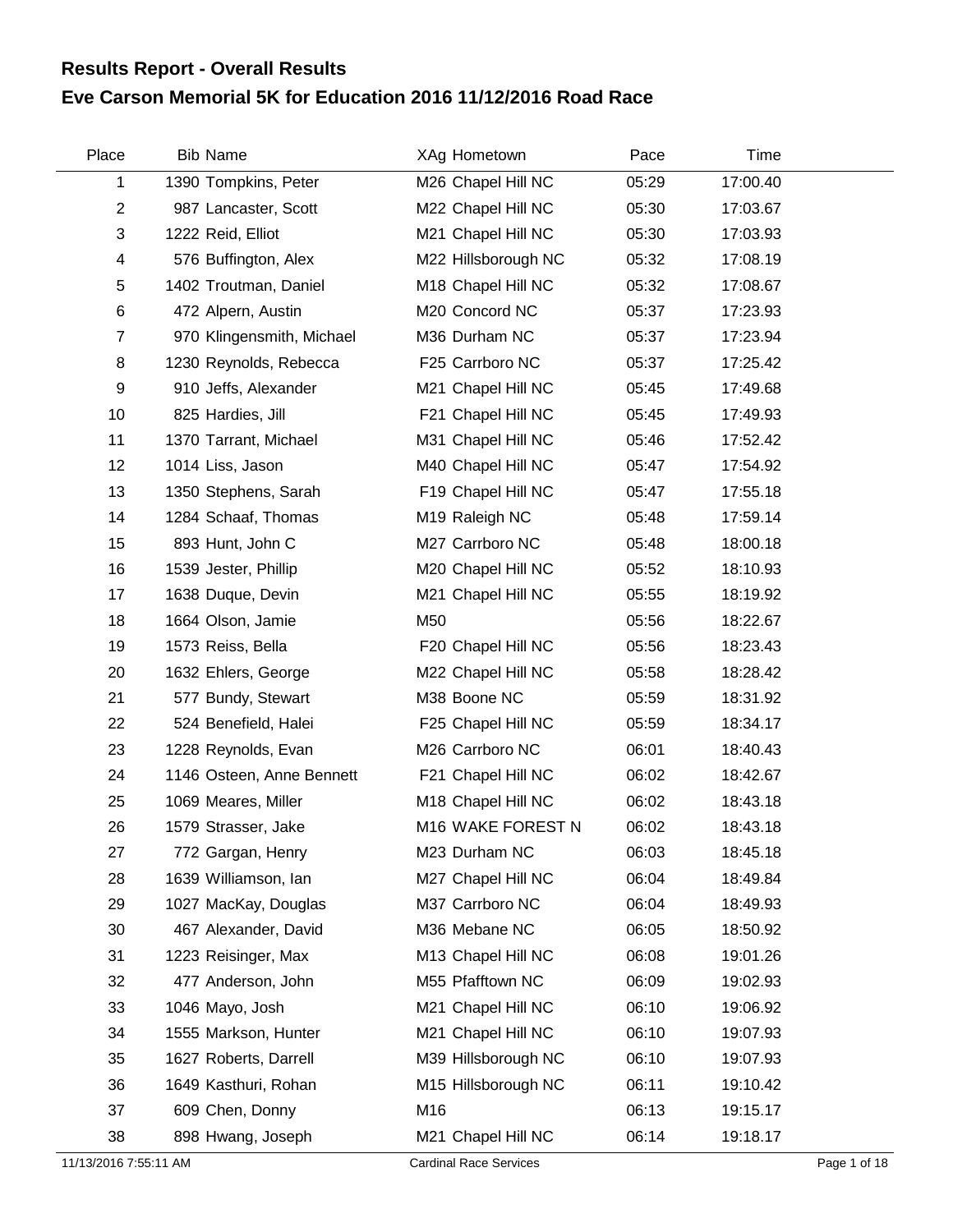| Place | <b>Bib Name</b>          | XAg Hometown        | Pace  | Time     |  |
|-------|--------------------------|---------------------|-------|----------|--|
| 39    | 1172 Peloff, Maddie      | F18 Chapel Hill NC  | 06:14 | 19:19.67 |  |
| 40    | 1652 Helderlein, Pj      | M20 Chapel Hill NC  | 06:14 | 19:20.92 |  |
| 41    | 1356 Stirewalt, Bryson   | M22 Hickory NC      | 06:15 | 19:22.42 |  |
| 42    | 1597 Clark, Kevin        | M42 Chapel Hill NC  | 06:17 | 19:28.43 |  |
| 43    | 977 Krone, Mack          | M23 Chapel Hill NC  | 06:19 | 19:34.92 |  |
| 44    | 1384 Thompson, Peter     | M29 Fayetteville NC | 06:20 | 19:36.93 |  |
| 45    | 624 Clements, Sam        | M21 athens GA       | 06:23 | 19:46.92 |  |
| 46    | 1079 Miller, Ethan       | M20 Chapel Hill NC  | 07:18 | 22:38.67 |  |
| 47    | 1432 Wampole, Mark       | M49 Hillsborough NC | 07:19 | 22:41.18 |  |
| 48    | 1663 Guthrie, Julian     | M17                 | 07:19 | 22:41.18 |  |
| 49    | 1618 Van Raay, Cora      | F14 Chapel Hill NC  | 07:20 | 22:43.18 |  |
| 50    | 749 Ford, Addison        | M17 Raleigh NC      | 07:20 | 22:43.42 |  |
| 51    | 1068 Meares, Michael     | M16 Raleigh NC      | 07:21 | 22:47.67 |  |
| 52    | 1565 Orr, Patton         | M19 Chapel Hill NC  | 07:22 | 22:50.42 |  |
| 53    | 901 Isom, Rachael        | F27 Carrboro NC     | 07:23 | 22:52.92 |  |
| 54    | 1439 Weider, Andrew      | M16 Raleigh NC      | 07:24 | 22:55.92 |  |
| 55    | 859 High, Margaret       | F19 Chapel Hill NC  | 07:24 | 22:56.42 |  |
| 56    | 784 Gillespie, William   | M20 Chapel Hill NC  | 07:24 | 22:56.68 |  |
| 57    | 1084 Min, Akira          | M20 Chapel Hill NC  | 07:25 | 22:59.18 |  |
| 58    | 790 Glenn, Joseph        | M31 Chapel Hill NC  | 07:26 | 23:02.67 |  |
| 59    | 751 Forrest, Delaney     | F20 charlotte NC    | 07:26 | 23:03.67 |  |
| 60    | 649 Cromshaw, Keenan     | M19 Chapel Hill NC  | 07:27 | 23:06.44 |  |
| 61    | 1450 Whalen, Meredith    | F <sub>18</sub>     | 07:28 | 23:07.92 |  |
| 62    | 823 Hanvey, Davis        | M22 Chapel Hill NC  | 07:30 | 23:13.92 |  |
| 63    | 1560 McCormack, Kimberly | F21 Chapel Hill NC  | 07:30 | 23:15.18 |  |
| 64    | 638 Cooke, Spencer       | M19                 | 07:31 | 23:17.20 |  |
| 65    | 826 Hardison, Ned        | M25 Chapel Hill NC  | 07:31 | 23:17.43 |  |
| 66    | 664 Daubert, Thomas      | M24 Chapel Hill NC  | 07:31 | 23:17.43 |  |
| 67    | 488 Armel, Justin        | M16 Raleigh NC      | 07:32 | 23:19.68 |  |
| 68    | 1059 McGreevy, Kristen   | F21 Chapel Hill NC  | 07:32 | 23:21.68 |  |
| 69    | 737 Finazzo, Jeremy      | M20 Chapel Hill NC  | 07:33 | 23:24.18 |  |
| 70    | 1616 Bellotti, Adriano   | M24 Chapel Hill NC  | 07:34 | 23:27.19 |  |
| 71    | 654 Dalton, Brian        | M22 Bluffton SC     | 07:34 | 23:27.92 |  |
| 72    | 466 Aldridge, Creighton  | M22 Chapel Hill NC  | 07:35 | 23:29.93 |  |
| 73    | 1065 Meares, Kate        | F15 Raleigh NC      | 07:35 | 23:30.67 |  |
| 74    | 780 Gerath, William      | M27 Chapel Hill NC  | 07:35 | 23:31.17 |  |
| 75    | 731 Ess, David           | M47 Rocky Mount NC  | 07:36 | 23:32.19 |  |
| 76    | 723 Elshof, Ted          | M21 Raleigh NC      | 07:37 | 23:36.67 |  |
| 77    | 1066 Meares, Laurie      | F45 Raleigh NC      | 07:37 | 23:38.19 |  |
| 78    | 619 Clark, Harrison      | M17 Raleigh NC      | 07:38 | 23:39.43 |  |
| 79    | 1345 Stanton, Lauren     | F18 Chapel Hill NC  | 07:40 | 23:47.19 |  |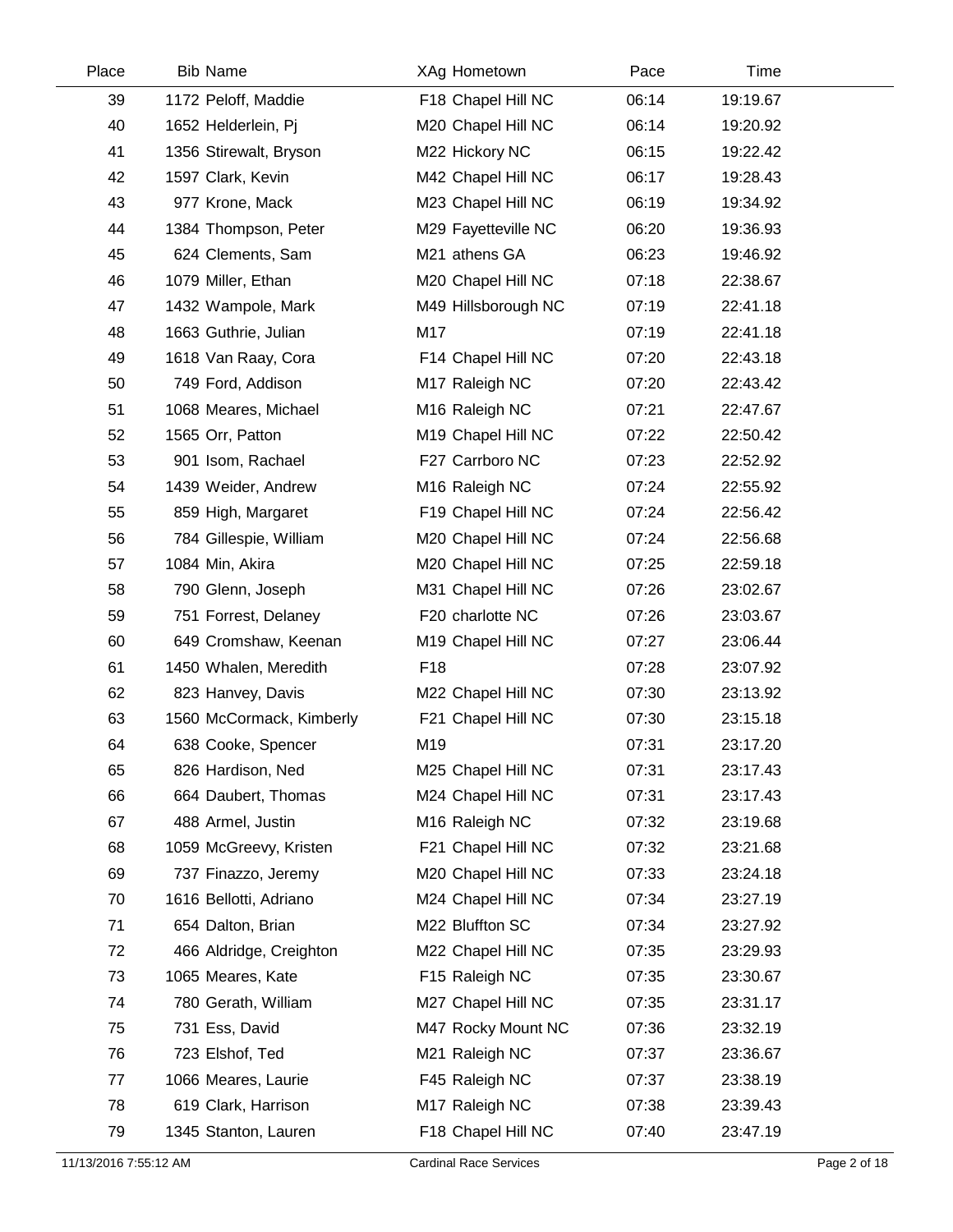| Place | <b>Bib Name</b>              | XAg Hometown         | Pace  | Time     |  |
|-------|------------------------------|----------------------|-------|----------|--|
| 80    | 912 Jens, Erik               | M20 Chapel Hill NC   | 07:41 | 23:47.94 |  |
| 81    | 982 Kwon, Bradley            | M20 Chapel Hill NC   | 07:41 | 23:48.18 |  |
| 82    | 1237 Rieker, Madeline        | F18 Raleigh NC       | 07:41 | 23:48.20 |  |
| 83    | 688 Dinh, Tim                | M26 Chapel Hill NC   | 07:42 | 23:50.93 |  |
| 84    | 1492 Yoder, Elias            | M9 Carrboro NC       | 07:43 | 23:53.92 |  |
| 85    | 653 Cunningham, Clark        | M23 Chapel Hill NC   | 07:43 | 23:55.19 |  |
| 86    | 1626 Wilson, Seth            | M20 Chapel Hill NC   | 07:44 | 23:57.68 |  |
| 87    | 851 Hemelt, Steve            | M34 Carrboro NC      | 07:44 | 23:57.93 |  |
| 88    | 1493 Yoder, Jason            | M44 Carrboro NC      | 07:47 | 24:07.19 |  |
| 89    | 1064 Meares, Ben             | M48 Raleigh NC       | 07:49 | 24:13.50 |  |
| 90    | 1651 Cziraky, Emily          | F20 Chadds Ford PA   | 07:52 | 24:21.67 |  |
| 91    | 1118 Ngo, Kim                | F20 Chapel Hill NC   | 07:52 | 24:22.92 |  |
| 92    | 1600 Hertel, Hayley          | F20 Chapel Hill NC   | 07:52 | 24:24.42 |  |
| 93    | 1564 Nance, John             | M21 Raleigh NC       | 07:53 | 24:25.69 |  |
| 94    | 566 Brinegar, Brandi         | F38 Boone NC         | 07:55 | 24:31.43 |  |
| 95    | 1506 Ziglar, Lindsey         | F21 Chapel Hill NC   | 07:55 | 24:31.68 |  |
| 96    | 670 Day, Jacqueline          | F36 Cary NC          | 07:55 | 24:31.93 |  |
| 97    | 1150 Pacher, Justin          | M19 Lakeway TX       | 07:57 | 24:37.42 |  |
| 98    | 1654 Credle, Bailey          | F14 Durham NC        | 07:57 | 24:37.45 |  |
| 99    | 1216 Reasor, Nikolaus        | M18 Fuquay-Varina NC | 07:57 | 24:38.42 |  |
| 100   | 732 Evans, Matt              | M21 Chapel Hill NC   | 07:58 | 24:40.94 |  |
| 101   | 1646 Bellman, Jon            | M53 DURHAM NC        | 07:59 | 24:44.42 |  |
| 102   | 548 Bolter, Garrett          | M18 Hickory NC       | 08:00 | 24:47.68 |  |
| 103   | 798 Grathwohl, Michael       | M24 Durham NC        | 08:00 | 24:47.69 |  |
| 104   | 1625 Wallace, Wes            | M20 Chapel Hill NC   | 08:02 | 24:52.68 |  |
| 105   | 1624 Barnes, James           | M21 Chapel Hill NC   | 08:02 | 24:52.70 |  |
| 106   | 1617 Bell, Hunter            | M22 Chapel Hill NC   | 08:02 | 24:52.94 |  |
| 107   | 1148 Ostrowski, Fred         | M58 Durham NC        | 08:02 | 24:53.17 |  |
| 108   | 1140 Orlan, Adam             | M54 Chapel Hill NC   | 08:02 | 24:53.18 |  |
| 109   | 1227 Reuland, Carolyn        | F20 Baltimore MD     | 08:02 | 24:53.42 |  |
| 110   | 1527 Foster, Drew            | M22 Austin TX        | 08:02 | 24:54.68 |  |
| 111   | 1364 Summerell, Amelia       | F26 Chapel Hill NC   | 08:02 | 24:55.18 |  |
| 112   | 921 Jones, Caroline          | F20 Chapel Hill NC   | 08:03 | 24:57.67 |  |
| 113   | 778 George-Waterfield, Sarah | F28 Hillsborough NC  | 08:04 | 25:00.19 |  |
| 114   | 803 Griffin, Ben             | M20 Chapel Hill NC   | 08:05 | 25:03.18 |  |
| 115   | 820 Handa, Ashu              | M51 Carrboro NC      | 08:06 | 25:05.42 |  |
| 116   | 1075 Meroney, Samuel         | M18 Chapel Hill NC   | 08:06 | 25:07.44 |  |
| 117   | 542 Bloom, Adam              | M18 Chapel Hill NC   | 08:06 | 25:07.69 |  |
| 118   | 1250 Rodriguez, Dana         | F22 Chapel Hill NC   | 08:07 | 25:08.67 |  |
| 119   | 1574 Ricci, Celeste          | F20 Chapel Hill NC   | 08:09 | 25:17.18 |  |
| 120   | 786 Girmay, Adina            | F19 Gastonia NC      | 08:10 | 25:17.93 |  |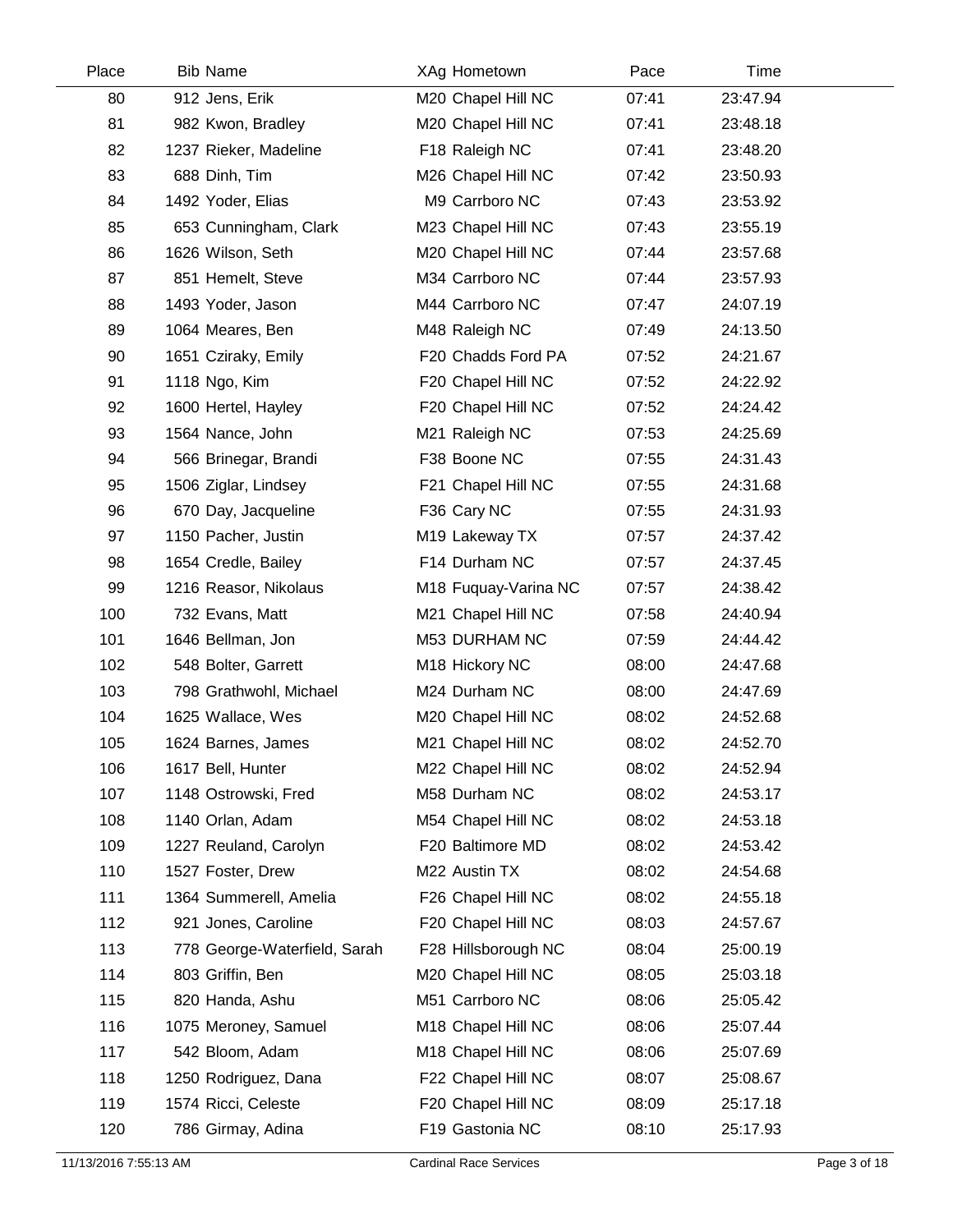| Place | <b>Bib Name</b>             | XAg Hometown           | Pace  | Time     |  |
|-------|-----------------------------|------------------------|-------|----------|--|
| 121   | 686 Devine, Marissa         | F19 Chapel Hill NC     | 08:10 | 25:18.93 |  |
| 122   | 1253 Roethling, Mary Battle | F49 Goldsboro NC       | 08:10 | 25:20.44 |  |
| 123   | 1251 Roethling, Katherine   | F22 Goldsboro NC       | 08:11 | 25:20.92 |  |
| 124   | 1276 Sanzone, Kaitlin       | F <sub>20</sub>        | 08:11 | 25:20.95 |  |
| 125   | 558 Bradford, Sam           | M22 Chapel Hill NC     | 08:11 | 25:21.18 |  |
| 126   | 1255 Roethling, Riley       | M7 Goldsboro NC        | 08:11 | 25:21.20 |  |
| 127   | 1596 Carrington, Bruce      | M21 Lynchburg VA       | 08:11 | 25:22.23 |  |
| 128   | 1502 Zeitouni, David        | M19 Chapel Hill NC     | 08:11 | 25:23.43 |  |
| 129   | 706 Dull, Jeremy            | M20 Chapel Hill NC     | 08:12 | 25:23.92 |  |
| 130   | 584 Byrd, Gage              | M11 Rougemont NC       | 08:12 | 25:25.68 |  |
| 131   | 1357 Stockton, Elizabeth    | F19 Chapel Hill NC     | 08:13 | 25:27.43 |  |
| 132   | 1267 Russler, Lizzie        | F18 Chapel Hill NC     | 08:13 | 25:27.67 |  |
| 133   | 1340 Stanford, Billy        | M29 Hillsborough NC    | 08:13 | 25:29.18 |  |
| 134   | 980 Kulberg, Caiden         | M11 Hillsborough NC    | 08:14 | 25:29.92 |  |
| 135   | 517 Barton, Jake            | M20 Chapel Hill NC     | 08:15 | 25:33.17 |  |
| 136   | 1135 Ondrish, Steve         | M52 WAKE FOREST N      | 08:15 | 25:33.68 |  |
| 137   | 1514 Crouch, William        | M19 Chapel Hill NC     | 08:15 | 25:33.93 |  |
| 138   | 758 Frellick, Paul          | M56 Chapel Hill NC     | 08:15 | 25:35.68 |  |
| 139   | 1371 Taylor, Ashlee         | F19 Chapel Hill NC     | 08:16 | 25:38.43 |  |
| 140   | 1480 Winslow, Bristol       | F48 Durham NC          | 08:16 | 25:38.69 |  |
| 141   | 622 Clarke, Eli             | M13 athens GA          | 08:18 | 25:43.69 |  |
| 142   | 1633 McLeod, John           | M43 Chapel Hill NC     | 08:19 | 25:46.43 |  |
| 143   | 1532 Hayes, Conor           | M21                    | 08:20 | 25:49.43 |  |
| 144   | 1582 Van Den Eynde, Mitch   | M22 Chapel Hill NC     | 08:21 | 25:53.69 |  |
| 145   | 630 Cole, Nathan            | M22 WAKE FOREST N      | 08:21 | 25:54.18 |  |
| 146   | 976 Koyama, Natsumi         | F19 Chapel Hill NC     | 08:22 | 25:55.18 |  |
| 147   | 534 Bini, Cailin            | F18 Charlotte NC 28209 | 08:23 | 25:58.94 |  |
| 148   | 1052 McConnachie, Chase     | F20 Apex NC            | 08:23 | 25:59.67 |  |
| 149   | 661 Damiano, Alex           | M17 greensboro NC      | 08:23 | 26:00.18 |  |
| 150   | 861 Hitt, Austin            | M18                    | 08:25 | 26:04.67 |  |
| 151   | 1609 Perry, Isabel          | F18 Chapel Hill NC     | 08:26 | 26:08.42 |  |
| 152   | 1318 Sisko, David           | M50 Mooresville NC     | 08:27 | 26:12.67 |  |
| 153   | 761 French, Sarah           | F <sub>21</sub>        | 08:28 | 26:15.44 |  |
| 154   | 805 Griffin, William        | M29 Raleigh NC         | 08:29 | 26:16.42 |  |
| 155   | 1602 Ledgerwood, Carrie     | F21 Chapel Hill NC     | 08:29 | 26:18.68 |  |
| 156   | 892 Hunt, Halley            | F26 Carrboro NC        | 08:29 | 26:18.93 |  |
| 157   | 1100 Moss, Schuyler         | F18 Enfield NC         | 08:30 | 26:20.92 |  |
| 158   | 1615 Wolf, Helena           | F19 Denver CO          | 08:31 | 26:24.20 |  |
| 159   | 1116 Newhouse, Katie        | F19 Chapel Hill NC     | 08:31 | 26:24.93 |  |
| 160   | 925 Jones, McKenzie         | F19 WAKE FOREST N      | 08:31 | 26:25.17 |  |
| 161   | 1561 McIlhatten, Alexander  | M29 Chapel Hill NC     | 08:32 | 26:25.92 |  |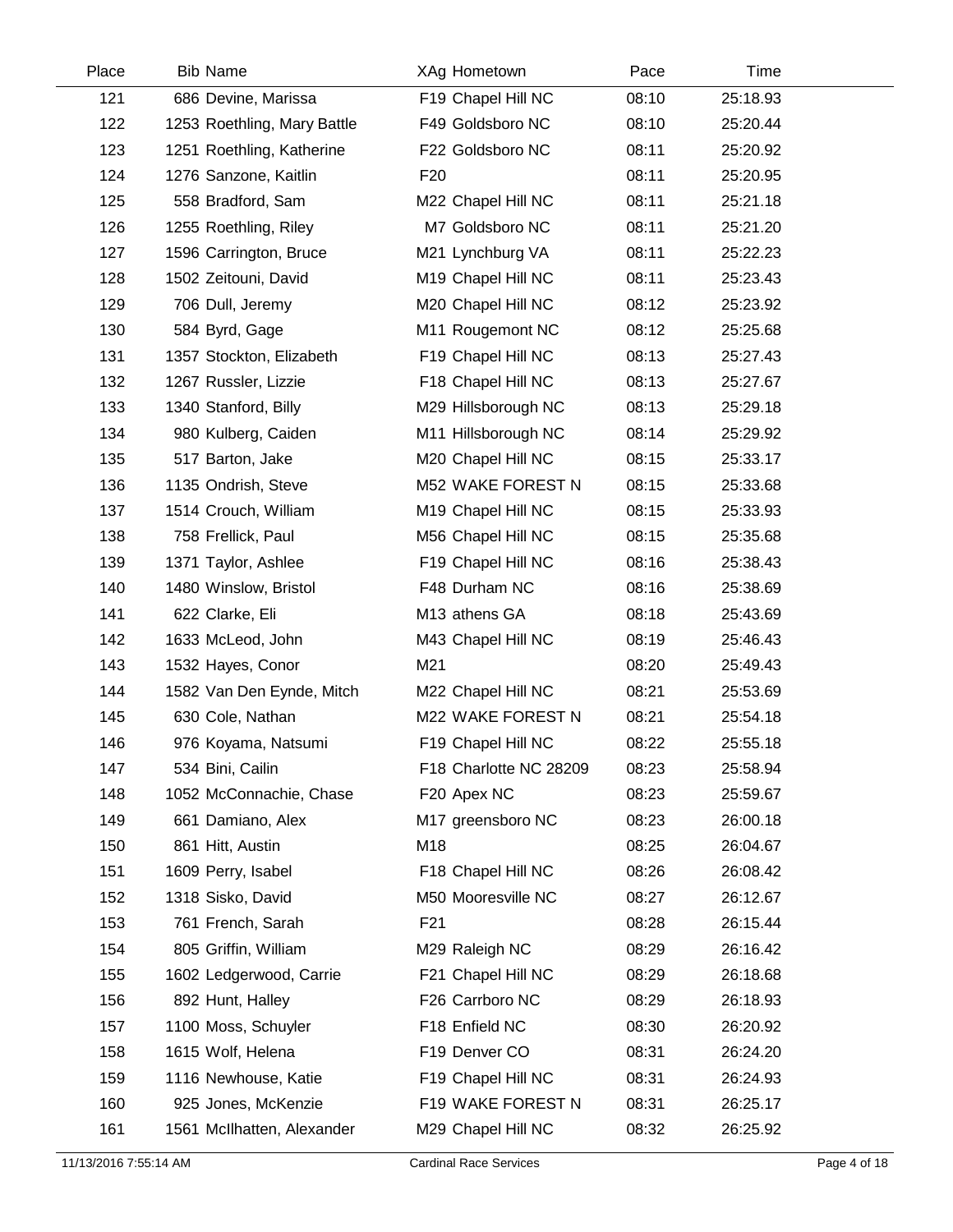| Place | <b>Bib Name</b>          | XAg Hometown        | Pace  | Time     |  |
|-------|--------------------------|---------------------|-------|----------|--|
| 162   | 1577 Segovia, Bruno      | M23 Raleigh NC      | 08:32 | 26:25.93 |  |
| 163   | 1000 LeGrand, Grace      | F21 Chapel Hill NC  | 08:32 | 26:27.18 |  |
| 164   | 645 Costa, Connor        | M20 Chapel Hill NC  | 08:32 | 26:27.44 |  |
| 165   | 1456 Whelchel, Sophie    | F20 Chapel Hill NC  | 08:33 | 26:29.94 |  |
| 166   | 1089 Montague, May       | F <sub>22</sub>     | 08:33 | 26:30.20 |  |
| 167   | 1491 Yang, Alex          | M18 Chapel Hill NC  | 08:33 | 26:30.20 |  |
| 168   | 684 Desai, Priya         | F28 High Point NC   | 08:34 | 26:34.68 |  |
| 169   | 1488 Wright, Kathryn     | F19 Chapel Hill NC  | 08:35 | 26:37.67 |  |
| 170   | 1653 Hunter, Credle      | M45 Durham NC       | 08:36 | 26:38.17 |  |
| 171   | 1447 Westervelt, Hannah  | F21 Chapel Hill NC  | 08:36 | 26:39.92 |  |
| 172   | 588 Canter, Christopher  | M20 Asheville NC    | 08:37 | 26:42.17 |  |
| 173   | 1147 Ostrowski, Connie   | F55 Durham NC       | 08:38 | 26:44.42 |  |
| 174   | 902 Jackson, Erin        | F21 Greensboro NC   | 08:38 | 26:44.95 |  |
| 175   | 535 Black, Suejette      | F21 Chapel Hill NC  | 08:38 | 26:45.17 |  |
| 176   | 1363 Sullivan, Paige     | F20 Chapel Hill NC  | 08:38 | 26:45.68 |  |
| 177   | 1257 Rollins, Craig      | M21 Chapel Hill NC  | 08:39 | 26:47.42 |  |
| 178   | 1043 Matthews, Lucia     | F33 Hillsborough NC | 08:40 | 26:51.94 |  |
| 179   | 1044 Matthews, Ryan      | M8 Hillsborough NC  | 08:40 | 26:52.19 |  |
| 180   | 1324 Slowinski, Jillian  | F18 Winterville NC  | 08:42 | 26:58.68 |  |
| 181   | 1285 Schasel, Matthew    | M19 Chapel Hill NC  | 08:43 | 26:59.92 |  |
| 182   | 705 Dudley, Rhett        | F19 Chapel Hill NC  | 08:44 | 27:03.19 |  |
| 183   | 756 Freeman, Shelby      | F13 Chapel Hill NC  | 08:44 | 27:03.43 |  |
| 184   | 1083 Miller, Preston     | M19 Chapel Hill NC  | 08:44 | 27:03.43 |  |
| 185   | 742 Fitch, Eric          | M19 Raleigh NC      | 08:44 | 27:04.43 |  |
| 186   | 516 Barth, Courtney      | F18 Chapel Hill NC  | 08:45 | 27:08.44 |  |
| 187   | 868 Hong, Jiseung        | M19 Chapel Hill NC  | 08:45 | 27:08.69 |  |
| 188   | 531 Benson, Scott        | M50                 | 08:45 | 27:08.69 |  |
| 189   | 512 Barnett, Nina        | F19 Raleigh NC      | 08:46 | 27:10.92 |  |
| 190   | 1349 Stephan, Ella       | F26 Chapel Hill NC  | 08:47 | 27:12.95 |  |
| 191   | 1295 Schwochert, Timothy | M23 Chapel Hill NC  | 08:47 | 27:13.17 |  |
| 192   | 615 Chung, Alex          | M27 Chapel Hill NC  | 08:48 | 27:16.18 |  |
| 193   | 1293 Schwartz, Joey      | M23 Durham NC       | 08:52 | 27:29.69 |  |
| 194   | 529 Benson, Joe          | M16                 | 08:52 | 27:30.18 |  |
| 195   | 753 Fountain, Caroline   | F19 Raleigh NC      | 08:52 | 27:30.19 |  |
| 196   | 532 Berolzheimer, Leah   | F22 Chapel Hill NC  | 08:52 | 27:30.67 |  |
| 197   | 1181 Plott, Sarah        | F19 Summerfield NC  | 08:53 | 27:33.17 |  |
| 198   | 1422 Waller, Hailey      | F22 Chapel Hill NC  | 08:54 | 27:35.18 |  |
| 199   | 1444 Welge, Scott        | M55 Chapel Hill NC  | 08:56 | 27:40.93 |  |
| 200   | 1196 Punger, Elizabeth   | F28 Raleigh NC      | 08:56 | 27:42.45 |  |
| 201   | 1067 Meares, Mathis      | F10 Raleigh NC      | 08:57 | 27:45.67 |  |
| 202   | 1593 Brewer, Erin        | F20 Chapel Hill NC  | 08:58 | 27:46.43 |  |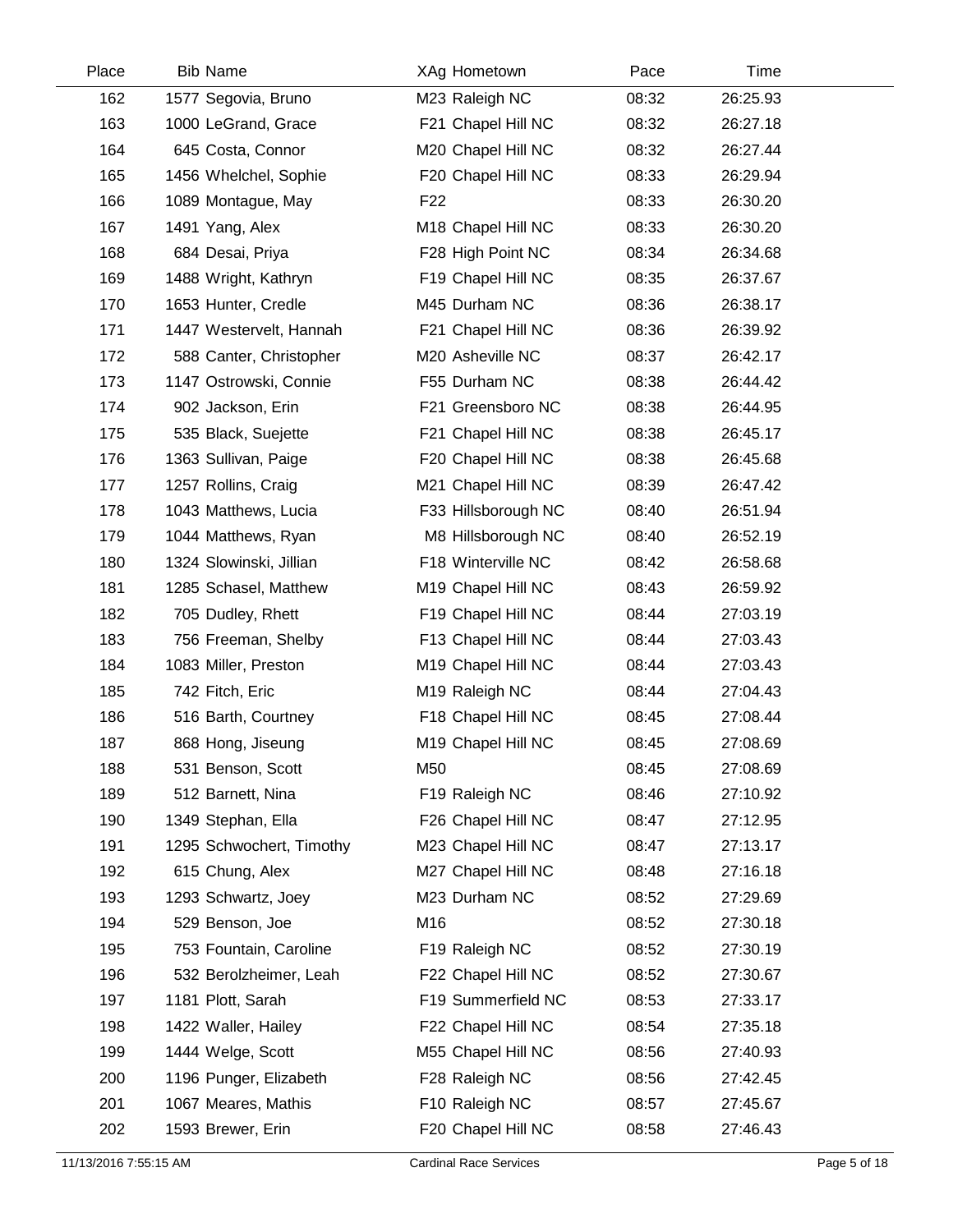| Place | <b>Bib Name</b>            | XAg Hometown         | Pace  | Time     |  |
|-------|----------------------------|----------------------|-------|----------|--|
| 203   | 1005 Li, Eric              | M19 Waxhaw NC        | 08:58 | 27:46.86 |  |
| 204   | 564 Braxton, Lindsey       | F18 Chapel Hill NC   | 08:58 | 27:49.18 |  |
| 205   | 685 Dettmer, Katy          | F19 Chapel Hill NC   | 09:01 | 27:57.42 |  |
| 206   | 1611 Sullivan, Jessica     | F19 Chapel Hill NC   | 09:01 | 27:57.92 |  |
| 207   | 611 Cherkez, Polina        | F18 Chapel Hill NC   | 09:01 | 27:58.42 |  |
| 208   | 771 Garay, Philippe        | M18 Chapel Hill NC   | 09:02 | 27:58.68 |  |
| 209   | 1060 McGuinness, Kennedy   | F19 Newport Beach CA | 09:02 | 28:00.43 |  |
| 210   | 1273 Salters, Avra         | F18 Chapel Hill NC   | 09:02 | 28:00.68 |  |
| 211   | 911 Jenkins, Eugenia       | F18 Chapel Hill NC   | 09:02 | 28:00.69 |  |
| 212   | 718 Eckard, Jeffrey        | M48 Raleigh NC       | 09:02 | 28:00.92 |  |
| 213   | 741 Fischler, Hannah       | F21 Chapel Hill NC   | 09:03 | 28:04.43 |  |
| 214   | 936 Jordan-Cornell, Jace   | M18 Hillsborough NC  | 09:04 | 28:06.68 |  |
| 215   | 1418 Walker, Erika         | F29 Durham NC        | 09:04 | 28:06.92 |  |
| 216   | 971 Kocher, Mallory        | F19 Chapel Hill NC   | 09:05 | 28:10.18 |  |
| 217   | 1283 Saylor, Kate          | F33 Carrboro NC      | 09:07 | 28:14.93 |  |
| 218   | 1107 Nance, Jennifer       | F21 Raleigh NC       | 09:07 | 28:16.69 |  |
| 219   | 1236 Ridewood, Josh        | M24 Cary NC          | 09:07 | 28:17.17 |  |
| 220   | 919 Jones, Anna            | F19 Charlotte NC     | 09:07 | 28:17.18 |  |
| 221   | 1594 Brittain, Rachel      | F19 Eastover NC      | 09:07 | 28:17.19 |  |
| 222   | 783 Giddens, Tate          | F19 Chapel Hill NC   | 09:08 | 28:17.68 |  |
| 223   | 1659 Ciampa, Nick          | M21 Chapel Hill NC   | 09:08 | 28:17.69 |  |
| 224   | 824 Hardcastle, Brooks     | F19 Chapel Hill NC   | 09:08 | 28:17.92 |  |
| 225   | 1658 Jahn, Patrick         | M21 CARY NC          | 09:08 | 28:19.17 |  |
| 226   | 682 Derrickson, Rachel     | F18 Chapel Hill NC   | 09:09 | 28:23.44 |  |
| 227   | 1051 McClellan, Hannah     | F18 Moyock NC        | 09:09 | 28:23.44 |  |
| 228   | 1186 Pope, Jeremiah        | M24 Raleigh NC       | 09:10 | 28:23.68 |  |
| 229   | 1131 O'Leary, Marie Claire | F23 Chimney Rock NC  | 09:10 | 28:23.93 |  |
| 230   | 1160 Park, Jun             | M23 Chapel Hill NC   | 09:11 | 28:27.67 |  |
| 231   | 1648 Balasanyan, Erik      | M18 Chapel Hill NC   | 09:11 | 28:27.68 |  |
| 232   | 1332 Smith, Mitchell       | M24 Chapel Hill NC   | 09:12 | 28:30.44 |  |
| 233   | 1662 Fadden, Emma          | F15 Hillsborough NC  | 09:12 | 28:32.68 |  |
| 234   | 1182 POINDEXTER, ELIZABETH | F28 Hillsborough NC  | 09:13 | 28:33.44 |  |
| 235   | 599 Cayless, Grace         | F13 Chapel Hill NC   | 09:13 | 28:33.68 |  |
| 236   | 1588 Yang, John            | M18 Chapel Hill NC   | 09:13 | 28:34.18 |  |
| 237   | 1368 Tan, Kat              | F19 Chapel Hill NC   | 09:13 | 28:34.42 |  |
| 238   | 1496 Young, Caitlin        | F19 Chapel Hill NC   | 09:13 | 28:34.44 |  |
| 239   | 1536 Hosseini, Arash       | M20 Chapel Hill NC   | 09:15 | 28:39.43 |  |
| 240   | 1530 Gustafson, Chelsea    | F22 Cary NC          | 09:15 | 28:40.18 |  |
| 241   | 1314 Silvestri, Julia      | F19 Chapel Hill NC   | 09:17 | 28:46.93 |  |
| 242   | 1438 Webb, Michael         | M63 Snow Camp NC     | 09:18 | 28:49.42 |  |
| 243   | 1640 Robinson, Nick        | M52 Chapel Hill NC   | 09:18 | 28:50.68 |  |
|       |                            |                      |       |          |  |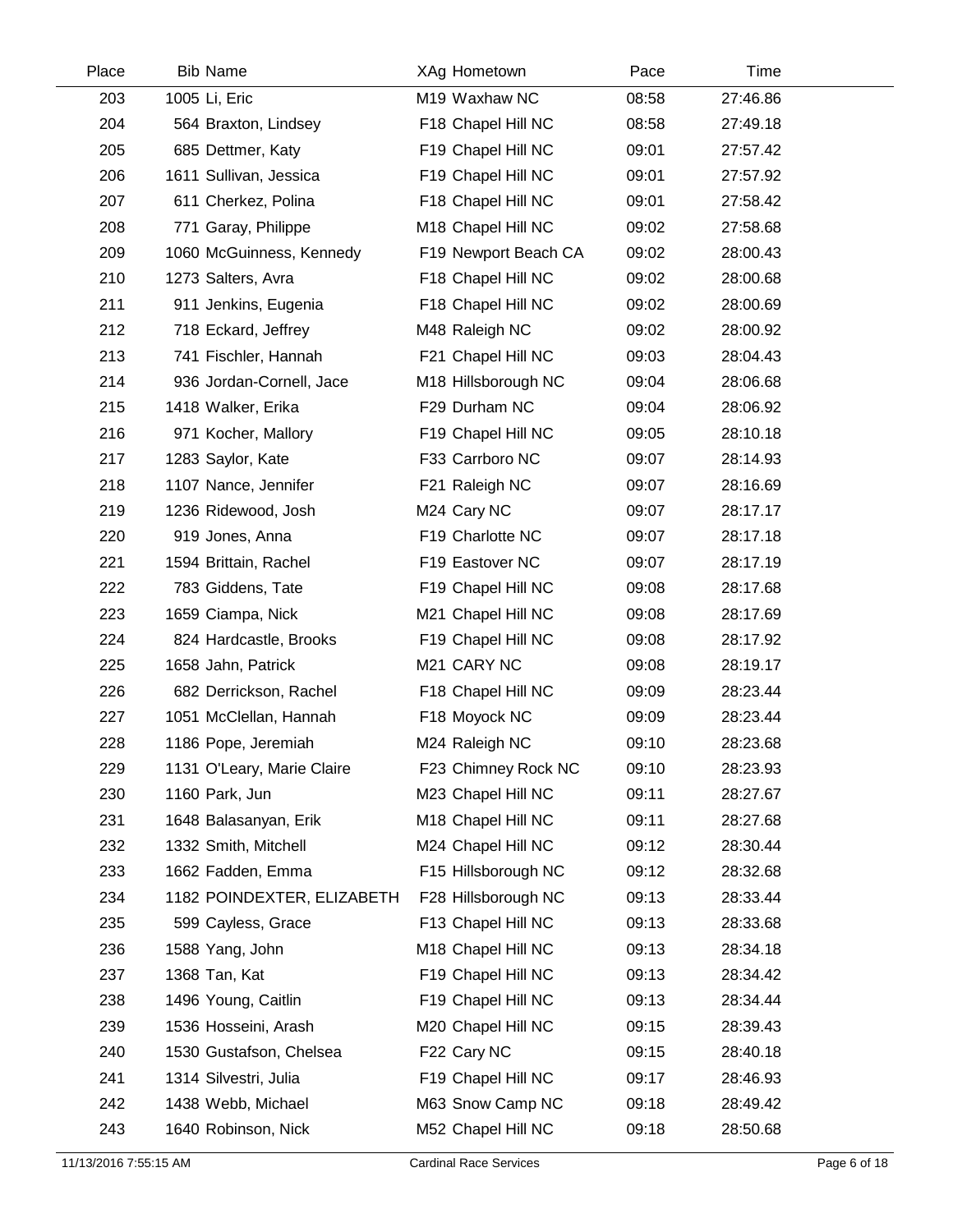| Place | <b>Bib Name</b>         | XAg Hometown          | Pace  | Time     |  |
|-------|-------------------------|-----------------------|-------|----------|--|
| 244   | 1048 Mazzocchi, Jay     | M57 Chapel Hill NC    | 09:18 | 28:50.92 |  |
| 245   | 1194 Powers, Shannon    | F22 Raleigh NC        | 09:20 | 28:55.43 |  |
| 246   | 1192 Powers, Lorraine   | F51 Raleigh NC        | 09:20 | 28:55.44 |  |
| 247   | 1449 Westervelt, Peter  | M58 Ebony VA          | 09:21 | 28:58.92 |  |
| 248   | 1231 Rice, Kate         | F18 Chapel Hill NC    | 09:21 | 28:59.18 |  |
| 249   | 483 Andrews, Peter      | M55 Durham NC         | 09:22 | 29:02.19 |  |
| 250   | 1290 Schmidt, Elena     | F18 Chapel Hill NC    | 09:23 | 29:03.92 |  |
| 251   | 1352 Sterling, Sarah    | F27 Carrboro NC       | 09:23 | 29:04.68 |  |
| 252   | 1563 Moore, Casey       | F21 Safety Harbor FL  | 09:23 | 29:04.93 |  |
| 253   | 1071 Meeks, Robert      | M23 Cary NC           | 09:24 | 29:08.19 |  |
| 254   | 617 Chung, Kristen      | F21 Cary NC           | 09:24 | 29:08.67 |  |
| 255   | 1143 Orlan, Robert      | M26 Chapel Hill NC    | 09:27 | 29:16.93 |  |
| 256   | 1645 Holley, Ann        | F45 Arlington VA      | 09:28 | 29:20.18 |  |
| 257   | 1641 Holley, Lucy       | F10 Arlington VA      | 09:28 | 29:20.18 |  |
| 258   | 1400 Tricomi, Elizabeth | F39 Hillsborough NC   | 09:28 | 29:20.67 |  |
| 259   | 1398 Tricomi, Anna      | F9 Hillsborough NC    | 09:28 | 29:20.93 |  |
| 260   | 568 Brooks, Rachael     | F30 Raleigh NC        | 09:28 | 29:20.94 |  |
| 261   | 1224 Reitzel, Julee     | F20 Trinity NC        | 09:28 | 29:21.93 |  |
| 262   | 1061 McHale, Kimberly   | F31 Hillsborough NC   | 09:29 | 29:24.69 |  |
| 263   | 1232 Rice, Katharine    | F22 High Point NC     | 09:29 | 29:25.43 |  |
| 264   | 1503 Zeng, Shirley      | F20 Chapel Hill NC    | 09:30 | 29:25.93 |  |
| 265   | 1090 Moon, Innkyu       | M23 Chapel Hill NC    | 09:30 | 29:28.43 |  |
| 266   | 1408 Van Horne, Linda   | F57 Matthews NC       | 09:32 | 29:33.18 |  |
| 267   | 480 Andrews, Janae      | F17 Durham NC         | 09:32 | 29:34.42 |  |
| 268   | 1508 Boswell, Olivia    | F18 Hinsdale IL       | 09:32 | 29:34.69 |  |
| 269   | 595 Cassidy, Sasha      | F18 Chapel Hill NC    | 09:33 | 29:35.17 |  |
| 270   | 1335 Smithies, Sarah    | F28 Pittsboro NC      | 09:33 | 29:35.67 |  |
| 271   | 1326 Smith, Brian       | M21 Chapel Hill NC    | 09:34 | 29:38.93 |  |
| 272   | 973 Kokenes, Rachel     | F24 Chapel Hill NC    | 09:34 | 29:39.68 |  |
| 273   | 1644 Burpee, Leah       | F10 Arlington VA      | 09:34 | 29:40.68 |  |
| 274   | 948 Kelley, Anna        | F19 Chapel Hill NC    | 09:34 | 29:40.92 |  |
| 275   | 689 DiNicola, Julia     | F19 Cranberry Twsp PA | 09:35 | 29:41.68 |  |
| 276   | 580 Burns, Kiley        | F19 Chapel Hill NC    | 09:36 | 29:44.92 |  |
| 277   | 1199 Putnam, Kyle       | M22 Morganton NC      | 09:36 | 29:45.42 |  |
| 278   | 474 Anderson, Brittany  | F21 Chapel Hill NC    | 09:36 | 29:46.69 |  |
| 279   | 954 Kerzner, Jeremy     | M22 Raleigh NC        | 09:37 | 29:47.18 |  |
| 280   | 1591 Lee, Jae           | M27 Chapel Hill NC    | 09:37 | 29:47.44 |  |
| 281   | 791 Goldstein, Daniel   | M22 Raleigh NC        | 09:37 | 29:47.94 |  |
| 282   | 1608 Newton, Calvin     | M19 Chapel Hill NC    | 09:37 | 29:48.17 |  |
| 283   | 1501 Zacher, Chloe      | F21 Chapel Hill NC    | 09:37 | 29:49.68 |  |
| 284   | 1333 Smith, Rebecca     | F30 Athens GA         | 09:37 | 29:49.69 |  |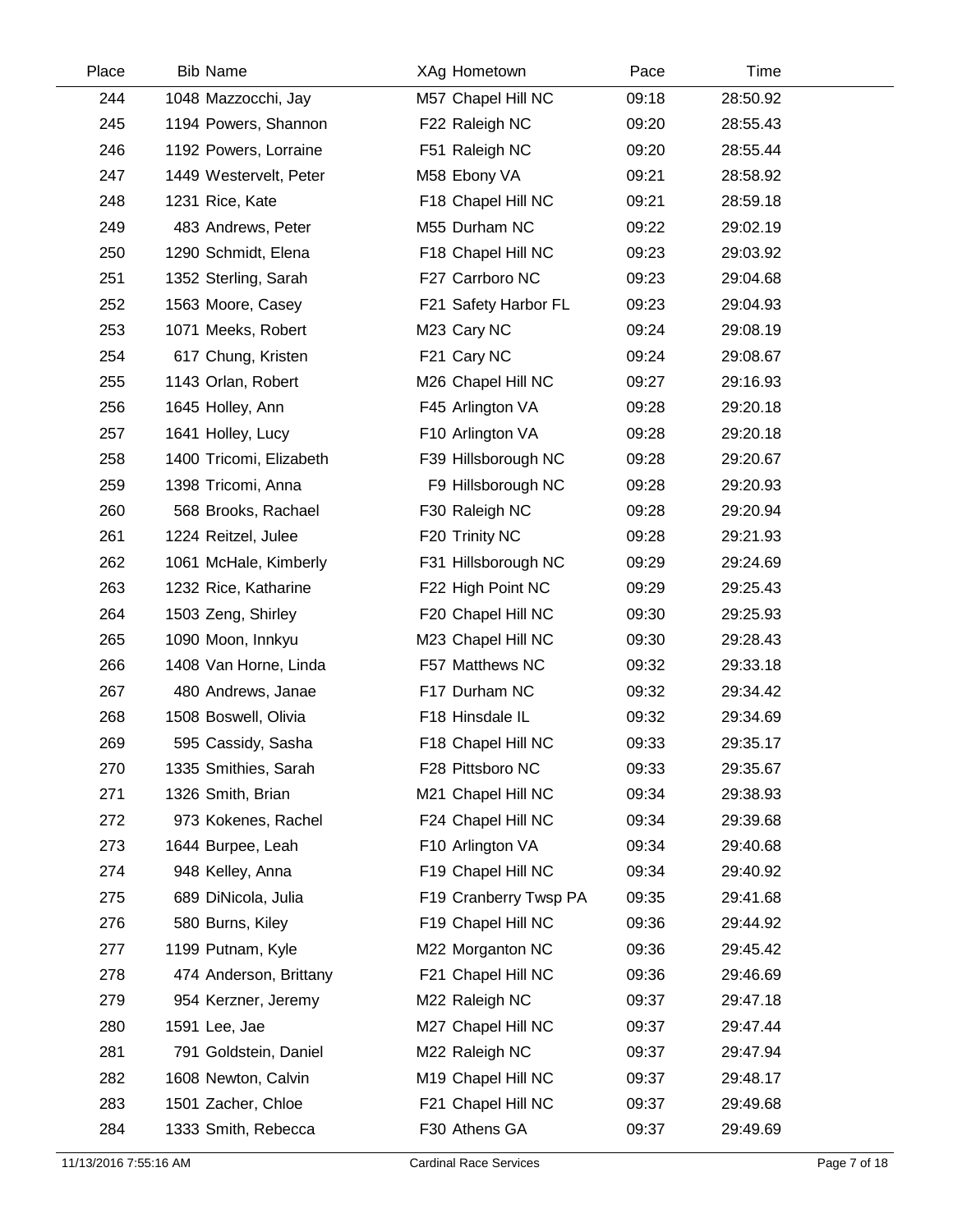| Place | <b>Bib Name</b>             | XAg Hometown        | Pace  | Time     |  |
|-------|-----------------------------|---------------------|-------|----------|--|
| 285   | 947 Keller, Ashley          | F32 Carrboro NC     | 09:38 | 29:51.17 |  |
| 286   | 1412 Vass, Grayson          | M21 Chapel Hill NC  | 09:38 | 29:51.42 |  |
| 287   | 1372 Taylor, Brantley       | F22 Atlanta GA      | 09:38 | 29:51.67 |  |
| 288   | 596 Castor, Roy             | M57 Sterling VA     | 09:38 | 29:51.93 |  |
| 289   | 1452 Wheeler, Allie         | F21 Chapel Hill NC  | 09:38 | 29:52.45 |  |
| 290   | 1395 Trainor, Nick          | M51 WAKE FOREST N   | 09:38 | 29:53.18 |  |
| 291   | 965 Kim, Michelle           | F24 Carrboro NC     | 09:39 | 29:53.43 |  |
| 292   | 733 Fadden, Stella          | F12 Hillsborough NC | 09:40 | 29:57.70 |  |
| 293   | 1054 McDaniel, Grace        | F11 Hillsborough NC | 09:40 | 29:58.18 |  |
| 294   | 1299 Scully, Kathryn        | F10 Hurdle Mills NC | 09:40 | 29:58.43 |  |
| 295   | 817 Hamer, April            | F21 Chapel Hill NC  | 09:40 | 29:58.67 |  |
| 296   | 1178 Petersen, Thor         | M19 Chapel Hill NC  | 09:40 | 29:59.43 |  |
| 297   | 1507 Zimmerman, Caroline    | F20 Chapel Hill NC  | 09:41 | 30:00.21 |  |
| 298   | 1042 Mason, Sydney          | F12 Hillsborough NC | 09:41 | 30:00.94 |  |
| 299   | 650 Cross, Brianna          | F18 asheboro NC     | 09:41 | 30:01.20 |  |
| 300   | 1301 Self, Mackenzie        | F20 Chapel Hill NC  | 09:41 | 30:02.42 |  |
| 301   | 1421 Wallace, Ellie         | F20 Chapel Hill NC  | 09:42 | 30:03.43 |  |
| 302   | 478 Andrews, Alison         | F22 Durham NC       | 09:42 | 30:05.20 |  |
| 303   | 482 Andrews, Paige          | F25 Durham NC       | 09:42 | 30:05.43 |  |
| 304   | 1189 Powers, Cliff          | M51 Raleigh NC      | 09:44 | 30:09.93 |  |
| 305   | 522 Becker, Annika          | F18 Chapel Hill NC  | 09:44 | 30:10.67 |  |
| 306   | 1415 Wade, Sarah            | F <sub>19</sub>     | 09:44 | 30:10.68 |  |
| 307   | 710 Dunham, Taylor          | F20 Chapel Hill NC  | 09:46 | 30:17.19 |  |
| 308   | 621 Clarke, Al              | M59 athens GA       | 09:48 | 30:21.92 |  |
| 309   | 1505 Zhang, Jerry           | M20 Apex NC         | 09:48 | 30:22.69 |  |
| 310   | 1489 Xu, Rachell            | F19 Cary NC         | 09:48 | 30:23.69 |  |
| 311   | 1513 corder, jarrett        | M20 Chapel Hill NC  | 09:48 | 30:24.18 |  |
| 312   | 972 Kohlmann, Nicholas      | M20 Chapel Hill NC  | 09:49 | 30:25.42 |  |
| 313   | 1354 Stewart, Hannah        | F20 Chapel Hill NC  | 09:49 | 30:26.67 |  |
| 314   | 1391 Torell, Kent           | M25 Raleigh NC      | 09:50 | 30:28.43 |  |
| 315   | 1467 Williams, Adele        | F32 Chapel Hill NC  | 09:50 | 30:29.68 |  |
| 316   | 498 Bachenheimer, Aaron     | M43 Chapel Hill NC  | 09:50 | 30:29.70 |  |
| 317   | 1553 Lopez, George          | M19 Chapel Hill NC  | 09:50 | 30:30.19 |  |
| 318   | 504 Barber, Alex            | M12 Raleigh NC      | 09:52 | 30:36.43 |  |
| 319   | 1082 Miller, Megan          | F22 Apex NC         | 09:53 | 30:38.17 |  |
| 320   | 1595 Carrington, Ashley     | F49 Lynchburg VA    | 09:53 | 30:38.19 |  |
| 321   | 557 Bradford, Pam           | F58 Lynchburg VA    | 09:53 | 30:38.92 |  |
| 322   | 1551 Kuuskvere, Christopher | M22 Charlotte NC    | 09:54 | 30:42.68 |  |
| 323   | 984 Lamb, Charlotte         | F22 Thomasville NC  | 09:54 | 30:42.94 |  |
| 324   | 1410 Vanderford, Teresa     | F56 Chapel Hill NC  | 09:55 | 30:44.43 |  |
| 325   | 1096 Morgan, Thomas         | M14 Raleigh NC      | 09:56 | 30:48.92 |  |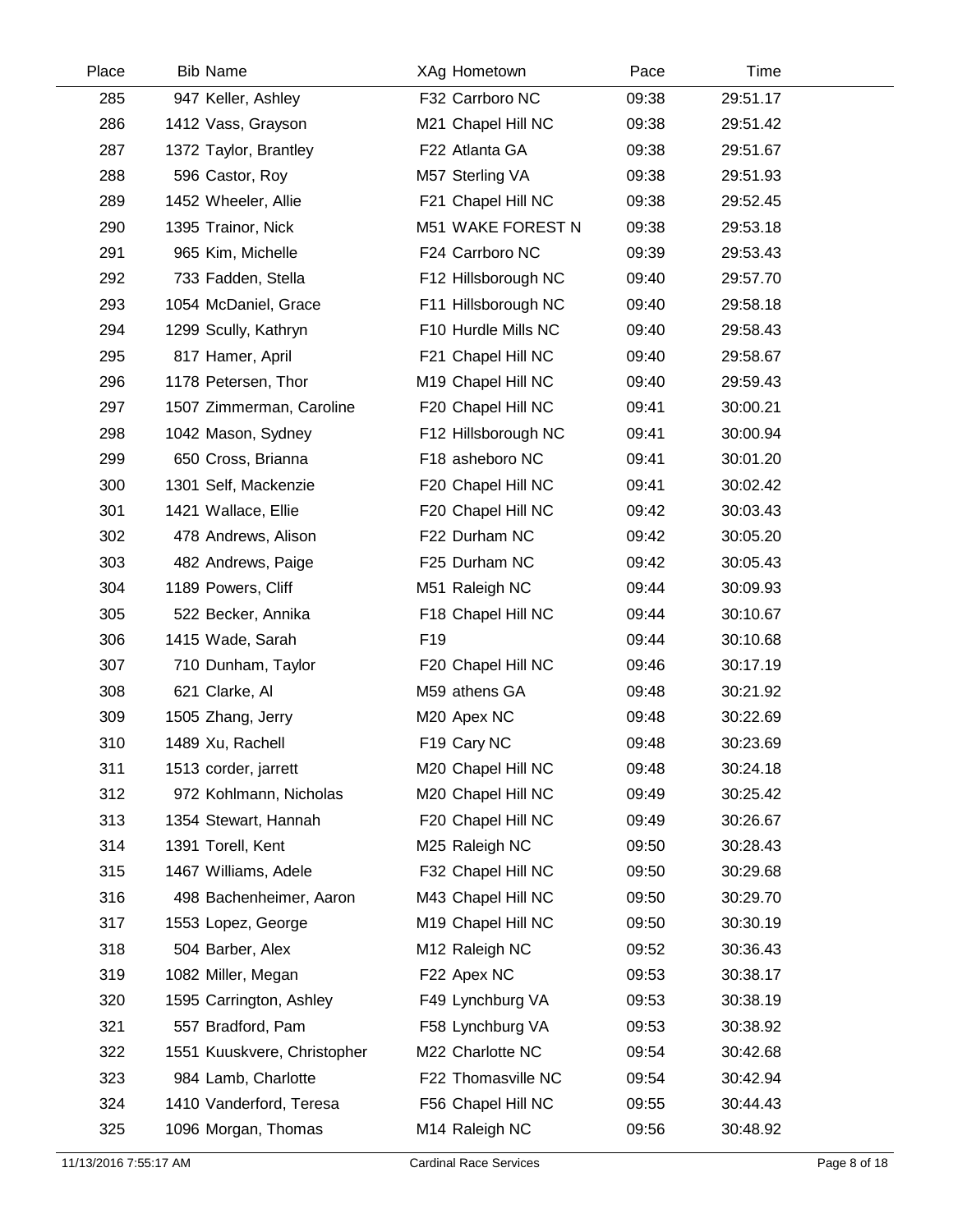| Place | <b>Bib Name</b>              | XAg Hometown         | Pace  | Time     |  |
|-------|------------------------------|----------------------|-------|----------|--|
| 326   | 1576 Sefler, Megan           | F20 Cary NC          | 09:57 | 30:50.92 |  |
| 327   | 1130 O'Kane, Rory            | M27 Swannanoa NC     | 09:58 | 30:52.43 |  |
| 328   | 1177 Perry, Emily            | F21 Swannanoa NC     | 09:58 | 30:53.17 |  |
| 329   | 1176 Perry, Charles          | M18 Athens GA        | 09:58 | 30:54.68 |  |
| 330   | 866 Hollingsworth, Allyn     | F21 Chapel Hill NC   | 09:59 | 30:56.18 |  |
| 331   | 1458 White, Elliott          | F18 Chapel Hill NC   | 09:59 | 30:57.69 |  |
| 332   | 890 Huguely, Paige           | F18 Chapel Hill NC   | 09:59 | 30:58.17 |  |
| 333   | 505 Barber, Marianne         | F48 Raleigh NC       | 10:02 | 31:04.93 |  |
| 334   | 1297 Scott, Natalie          | F21 Reidsville NC    | 10:03 | 31:07.92 |  |
| 335   | 1518 Duryea, Cara            | F35 Holly Springs NC | 10:03 | 31:09.69 |  |
| 336   | 563 Branson, Sheri           | F58 Chapel Hill NC   | 10:04 | 31:11.93 |  |
| 337   | 1338 Snow, David             | M53 Wilmington NC    | 10:04 | 31:13.92 |  |
| 338   | 1604 Murchison, Bronnie      | M35 Charlotte NC     | 10:05 | 31:14.43 |  |
| 339   | 1567 Paul, Rebecca           | F38 Chapel Hill NC   | 10:05 | 31:16.18 |  |
| 340   | 1605 Murchison, Duncan       | M19 Chapel Hill NC   | 10:06 | 31:17.93 |  |
| 341   | 1369 Tarrant, Grace          | F33 Raleigh NC       | 10:07 | 31:20.67 |  |
| 342   | 1562 Milanese, Klmmy         | F21 Boca Raton FL    | 10:07 | 31:21.70 |  |
| 343   | 1289 Schlachter, Gary        | M50 Cary NC          | 10:08 | 31:25.69 |  |
| 344   | 967 Kim, Wan                 | M27 Raleigh NC       | 10:09 | 31:28.70 |  |
| 345   | 501 Bahethi, Rohini          | F21 Chapel Hill NC   | 10:10 | 31:30.96 |  |
| 346   | 906 Jain, Ankita             | F21 Chapel Hill NC   | 10:10 | 31:31.18 |  |
| 347   | 869 Hong, Lee                | F28 Chapel Hill NC   | 10:11 | 31:32.95 |  |
| 348   | 1018 Liu, Maggie             | F26 Cary NC          | 10:12 | 31:36.18 |  |
| 349   | 1296 Scott, Erin             | F22 Reidsville NC    | 10:12 | 31:37.18 |  |
| 350   | 1057 McFadden, Morgan        | F19 Chapel Hill NC   | 10:12 | 31:37.69 |  |
| 351   | 700 Droppelman, Audrey       | F20 Chapel Hill NC   | 10:12 | 31:37.93 |  |
| 352   | 1554 Maltrotti, Nicole       | F21 Chapel Hill NC   | 10:13 | 31:41.42 |  |
| 353   | 1578 Sharpe, Michael         | M39 Cary NC          | 10:16 | 31:49.43 |  |
| 354   | 709 Duncan, Tony             | M55 Elkin NC         | 10:18 | 31:54.92 |  |
| 355   | 1341 Stanford, Katie         | F25 Raleigh NC       | 10:18 | 31:54.92 |  |
| 356   | 707 Duncan, Elizabeth        | F49 Elkin NC         | 10:18 | 31:55.67 |  |
| 357   | 476 Anderson, Jessica        | F26 Chapel Hill NC   | 10:20 | 32:01.93 |  |
| 358   | 1657 Griffith, Jeff          | M25 Chapel Hill NC   | 10:20 | 32:02.19 |  |
| 359   | 1629 Williamson, Nicholas    | M57 Cary NC          | 10:20 | 32:02.45 |  |
| 360   | 500 Badillo, Jose            | M22 Chapel Hill NC   | 10:20 | 32:03.18 |  |
| 361   | 1660 Davis, Elizabeth        | F22 Cornelius NC     | 10:20 | 32:03.19 |  |
| 362   | 1158 Park, Hannah            | F27 CARY NC          | 10:23 | 32:10.19 |  |
| 363   | 1586 Wayson, George          | M55 Durham NC        | 10:23 | 32:11.68 |  |
| 364   | 1108 Naylor, Patti           | F51 Chapel Hill NC   | 10:24 | 32:13.93 |  |
| 365   | 779 George-Waterfield, Terry | M31 Hillsborough NC  | 10:24 | 32:14.70 |  |
| 366   | 1109 Naylor, Robert          | M54 Chapel Hill NC   | 10:24 | 32:15.43 |  |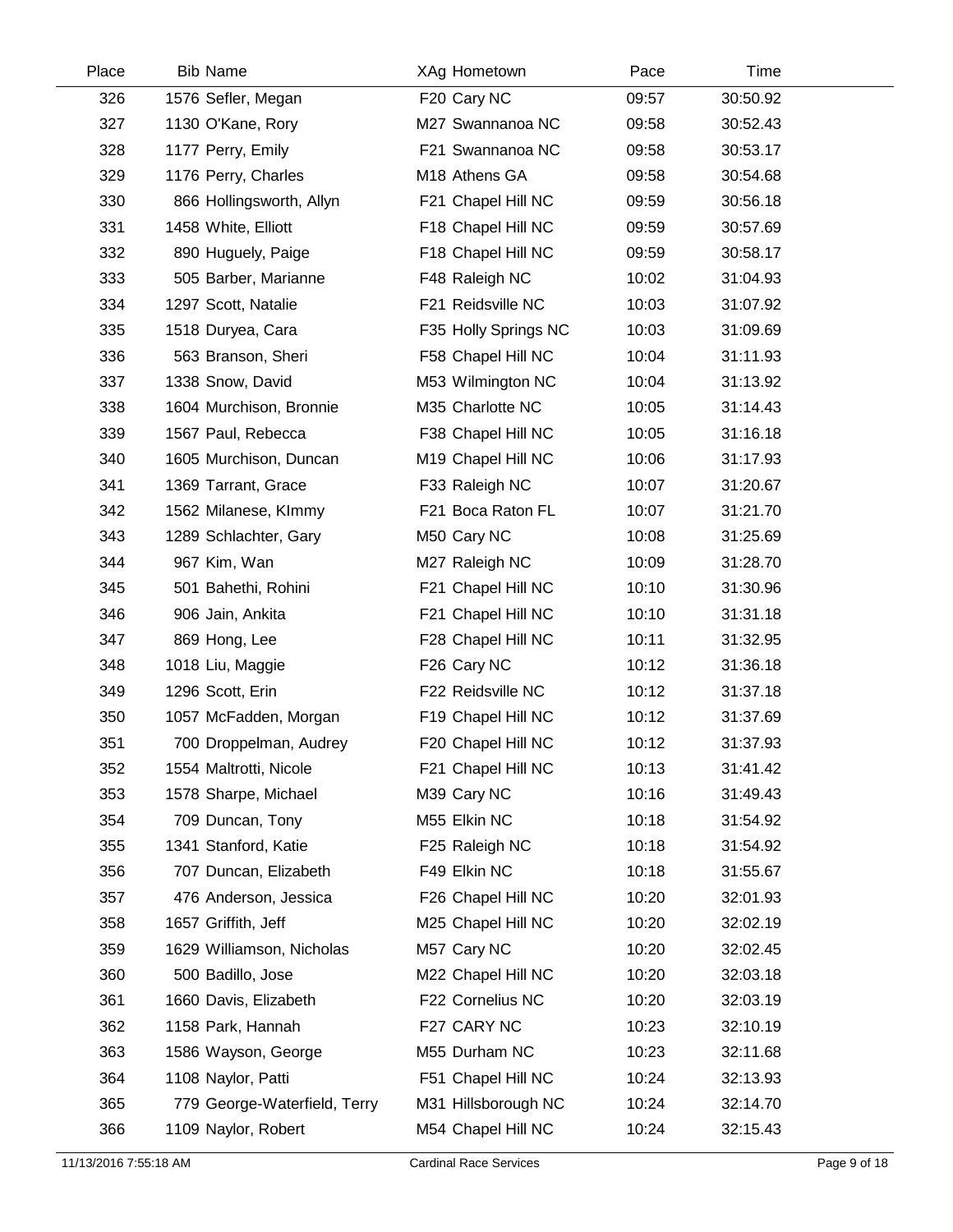| Place | <b>Bib Name</b>          | XAg Hometown             | Pace  | Time     |  |
|-------|--------------------------|--------------------------|-------|----------|--|
| 367   | 499 Bachenheimer, Dorsey | F31 Chapel Hill NC       | 10:25 | 32:18.43 |  |
| 368   | 1365 Summey, Christian   | M11 Hillsborough NC      | 10:27 | 32:24.43 |  |
| 369   | 1325 Small, Susannah     | F28 Columbia SC          | 10:29 | 32:28.42 |  |
| 370   | 1346 Stefan, Francine    | F28 Durham NC            | 10:29 | 32:28.44 |  |
| 371   | 881 Howze, Booker        | M52 Creedmoor NC         | 10:29 | 32:28.93 |  |
| 372   | 800 Gray, Emily          | F20 Chapel Hill NC       | 10:29 | 32:30.19 |  |
| 373   | 1483 Wohlgemuth, Kealey  | F19 Surf City NC         | 10:29 | 32:31.42 |  |
| 374   | 747 Flood, Nikki         | F41 GRAHAM NC            | 10:32 | 32:39.42 |  |
| 375   | 601 Champion, Sarah      | F25 Durham NC            | 10:32 | 32:39.68 |  |
| 377   | 1017 Newsome, Stanley    | M41 GRAHAM NC            | 10:32 | 32:39.93 |  |
| 378   | 1233 Rich, Joanne        | F43 GRAHAM NC            | 10:32 | 32:40.67 |  |
| 379   | 600 Cayless, Jennifer    | F46 Chapel Hill NC       | 10:32 | 32:40.69 |  |
| 380   | 1036 Manning, Lucy       | F22 Chapel Hill NC       | 10:34 | 32:44.69 |  |
| 381   | 1471 Williams, Maggie    | F21 Chapel Hill NC       | 10:34 | 32:44.70 |  |
| 382   | 1095 Morgan, Brandon     | M47 Raleigh NC           | 10:36 | 32:50.43 |  |
| 383   | 1619 Muller, Anne Parke  | <b>F43 LEWISVILLE NC</b> | 10:36 | 32:51.93 |  |
| 384   | 1163 Parker, Tina        | <b>F48 LEWISVILLE NC</b> | 10:36 | 32:52.42 |  |
| 385   | 830 Harris, Shannon      | M24 Chapel Hill NC       | 10:38 | 32:58.93 |  |
| 386   | 1528 Freeman, Samantha   | F21 Chapel Hill NC       | 10:39 | 32:59.94 |  |
| 387   | 616 Chung, Hyunkoo       | M26 DURHAM NC            | 10:40 | 33:04.69 |  |
| 388   | 618 Chung, Yujin         | F25 DURHAM NC            | 10:41 | 33:05.94 |  |
| 389   | 541 Blankfard, Oran      | M11 Hillsborough NC      | 10:41 | 33:06.19 |  |
| 390   | 1206 Ramos, Chesley      | F11 Hillsborough NC      | 10:41 | 33:07.42 |  |
| 391   | 785 Gilmore, Katie       | F23 Carrboro NC          | 10:42 | 33:11.67 |  |
| 392   | 613 Choi, Esther         | F26 Raleigh NC           | 10:43 | 33:12.67 |  |
| 393   | 559 Bradley, Doug        | M59 Cary NC              | 10:43 | 33:12.94 |  |
| 394   | 882 Howze, Candace       | F23 Creedmoor NC         | 10:43 | 33:13.42 |  |
| 395   | 1050 McCann, Michael     | M61 Dudley NC            | 10:44 | 33:16.93 |  |
| 396   | 1209 Raven, Shelia       | F55 Hope Mills NC        | 10:44 | 33:17.93 |  |
| 397   | 960 Kim, Daniel          | M26 DURHAM NC            | 10:49 | 33:32.67 |  |
| 398   | 1175 Perkins, Sydney     | F19 Raleigh NC           | 10:51 | 33:37.95 |  |
| 399   | 663 Darrow, Morgan       | F19 Youngsville NC       | 10:51 | 33:38.68 |  |
| 400   | 1637 Zee, Skylar         | F26 Durham NC            | 10:52 | 33:39.67 |  |
| 401   | 1409 Vanderford, Karen   | F19 Chapel Hill NC       | 10:52 | 33:39.69 |  |
| 402   | 1111 Nelson, Alexandra   | F19 Chapel Hill NC       | 10:52 | 33:40.19 |  |
| 403   | 827 Harper, Katie        | F39 Hillsborough NC      | 10:52 | 33:40.42 |  |
| 404   | 594 Cassidy, Cassandra   | F19 Chapel Hill NC       | 10:52 | 33:41.20 |  |
| 405   | 525 Beneville, Cayden    | M9 Efland NC             | 10:52 | 33:41.69 |  |
| 406   | 1382 Thompson, Katherine | F <sub>18</sub>          | 10:54 | 33:48.69 |  |
| 407   | 1197 Punger, Gregg       | M30 Raleigh NC           | 10:55 | 33:50.18 |  |
| 408   | 1328 Smith, George       | M21 Chapel Hill NC       | 10:56 | 33:52.18 |  |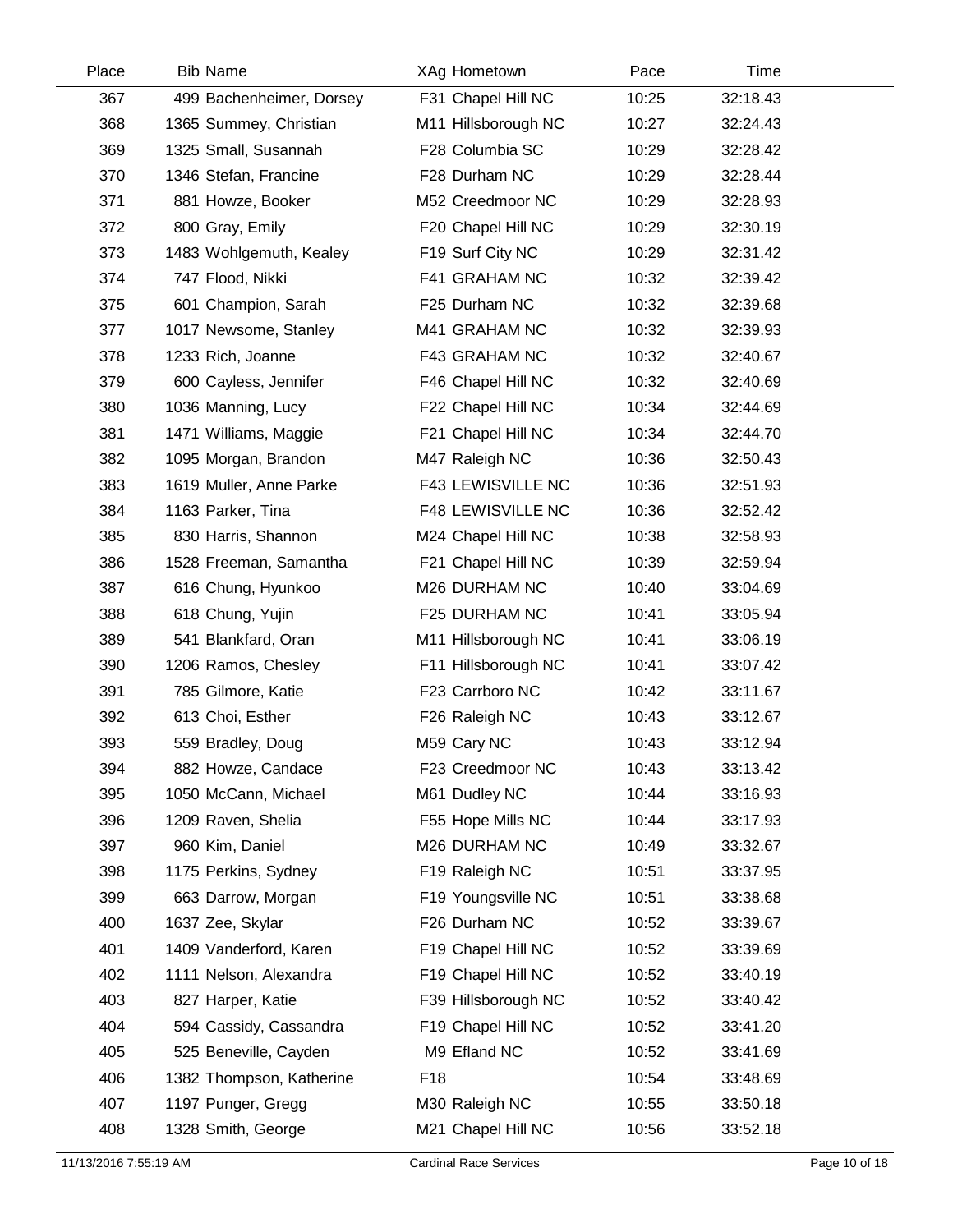| Place | <b>Bib Name</b>           | XAg Hometown           | Pace  | Time     |  |
|-------|---------------------------|------------------------|-------|----------|--|
| 409   | 1568 Pearce, Blair        | F19 Wilmington NC      | 10:56 | 33:52.46 |  |
| 410   | 629 Cohen, Meredith       | F22 Chapel Hill NC     | 10:56 | 33:52.67 |  |
| 411   | 1569 Pearce, Lauren       | F23 Wilmington NC      | 10:56 | 33:52.93 |  |
| 412   | 1566 Pate, Tasha          | F20 Durham NC          | 10:56 | 33:52.95 |  |
| 413   | 995 Lee, Joanna           | F24 Raleigh NC         | 10:56 | 33:53.92 |  |
| 414   | 1217 Rebbeor, Sarah       | F19 Chapel Hill NC     | 10:56 | 33:53.95 |  |
| 415   | 774 Gaul, Jessamine       | F20 Chapel Hill NC     | 10:57 | 33:55.44 |  |
| 416   | 585 Calloway, Rachel      | F20 Chapel Hill NC     | 10:57 | 33:55.93 |  |
| 417   | 560 Bradley, Robin        | F59 Cary NC            | 10:58 | 33:59.68 |  |
| 418   | 1226 Rempel, Rachel       | F55 Chapel Hill NC     | 10:59 | 34:02.42 |  |
| 419   | 926 Jones, Nancy          | F19 Chapel Hill NC     | 10:59 | 34:02.70 |  |
| 420   | 768 Fulton, Libby         | F19 Chapel Hill NC     | 10:59 | 34:02.93 |  |
| 421   | 673 DeGeorge, Nicole      | F18 Chapel Hill NC     | 11:00 | 34:05.92 |  |
| 422   | 879 Howell, Keith         | M55 North Wilkesboro N | 11:00 | 34:06.45 |  |
| 423   | 1509 Bachenheimer, Rachel | F38 Hillsborough NC    | 11:01 | 34:09.21 |  |
| 424   | 946 Kelchner, Samantha    | F19 Chapel Hill NC     | 11:01 | 34:10.17 |  |
| 425   | 1204 Quinn, Sarah         | F25 Indian Trail NC    | 11:01 | 34:10.18 |  |
| 426   | 1294 Schwartz, Kelli      | F22 Durham NC          | 11:01 | 34:10.19 |  |
| 427   | 641 Cooper, Kane          | M19 Chapel Hill NC     | 11:01 | 34:10.44 |  |
| 428   | 818 Hamilton, Alex        | F23 Carrboro NC        | 11:02 | 34:10.68 |  |
| 429   | 819 Hamilton, Larry       | M60 Winston-Salem NC   | 11:02 | 34:10.93 |  |
| 430   | 841 Hayes, Christina      | F42 stanley NC         | 11:02 | 34:12.19 |  |
| 431   | 874 House, Hannah         | F18 Chapel Hill NC     | 11:06 | 34:25.68 |  |
| 432   | 894 Hurt, Meganne         | F22 Smithfield NC      | 11:07 | 34:26.67 |  |
| 433   | 1229 Reynolds, Forrest    | M22 Smithfield NC      | 11:07 | 34:26.67 |  |
| 434   | 730 Ess, Ann              | F47 Rocky Mount NC     | 11:08 | 34:29.68 |  |
| 435   | 1598 Clark, Satya         | F33 Chapel Hill NC     | 11:08 | 34:30.19 |  |
| 436   | 543 Blue, Colleen         | F38 Chapel Hill NC     | 11:08 | 34:30.44 |  |
| 437   | 807 Grodensky, Catherine  | F37 Chapel Hill NC     | 11:09 | 34:33.18 |  |
| 438   | 561 Bradley-Bull, Steve   | M48 DURHAM NC          | 11:09 | 34:33.19 |  |
| 439   | 1260 Rosen, David         | M42 Carrboro NC        | 11:09 | 34:33.67 |  |
| 440   | 721 Edlington, Caley      | F23 Durham NC          | 11:09 | 34:34.44 |  |
| 441   | 1269 Ryder, Katie         | F12 Cary NC            | 11:09 | 34:34.44 |  |
| 442   | 1288 Schlachter, Erin     | F15 Cary NC            | 11:09 | 34:34.45 |  |
| 443   | 896 Hutaff, Maggie        | F30 Chapel Hill NC     | 11:09 | 34:34.94 |  |
| 444   | 1203 Quinn, Pam           | F54 Indian Trail NC    | 11:09 | 34:35.43 |  |
| 445   | 1087 Mitchell, Kelsie     | F24 Chapel Hill NC     | 11:09 | 34:35.44 |  |
| 446   | 651 Crowe, Connelly       | F25 Carrboro NC        | 11:10 | 34:36.19 |  |
| 447   | 503 Barbee, Carrie        | F36 Chapel Hill NC     | 11:10 | 34:36.20 |  |
| 448   | 694 Doerfler, Maddie      | F9 Spring Lake NC      | 11:10 | 34:36.43 |  |
| 449   | 1004 Lewis, Kristen       | F31 Chapel Hill NC     | 11:10 | 34:36.67 |  |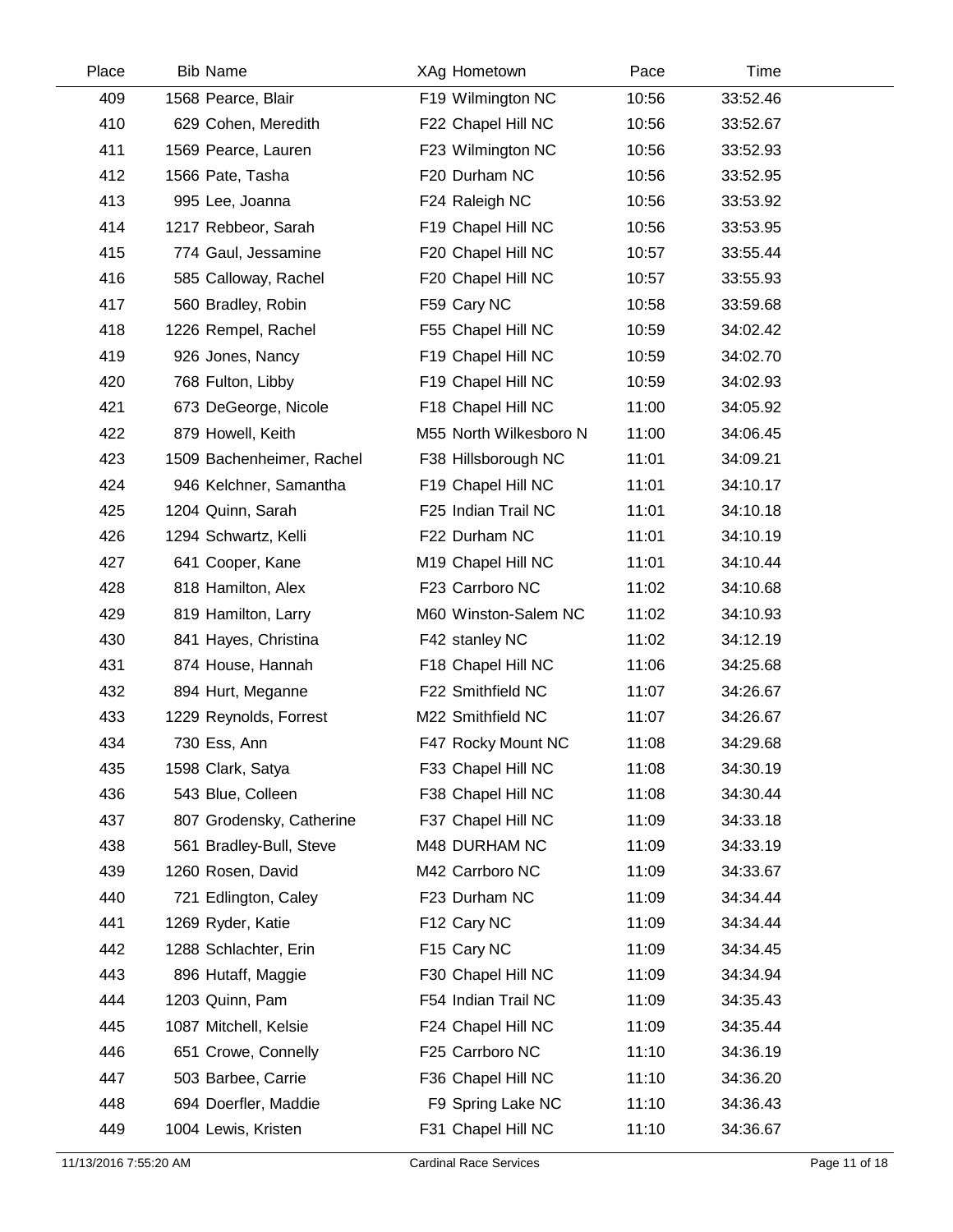| Place | <b>Bib Name</b>               | XAg Hometown        | Pace  | Time     |  |
|-------|-------------------------------|---------------------|-------|----------|--|
| 450   | 1628 Eckard, Greer            | F15 Raleigh NC      | 11:10 | 34:37.20 |  |
| 451   | 1336 Snow, Cassie             | F21 Wilmington NC   | 11:10 | 34:37.44 |  |
| 452   | 1304 Shah, Sonam              | F20 Chapel Hill NC  | 11:12 | 34:41.70 |  |
| 453   | 1157 Park, Grace              | F26 Chapel Hill NC  | 11:12 | 34:42.94 |  |
| 454   | 1098 Morrison, St. Clair      | F18 WILSON NC       | 11:12 | 34:43.42 |  |
| 455   | 1021 Lopaczynski, Wlodek      | M61 Potomac MD      | 11:13 | 34:47.18 |  |
| 456   | 1477 Wilmoth, Silas           | M7 Chapel Hill NC   | 11:14 | 34:48.69 |  |
| 457   | 1476 Wilmoth, Gabriel         | M40 Chapel Hill NC  | 11:14 | 34:48.94 |  |
| 458   | 715 Eason, Elizabeth          | F22 Chapel Hill NC  | 11:15 | 34:52.94 |  |
| 459   | 1188 Powers, Bill             | M82 Chapel Hill NC  | 11:17 | 34:57.17 |  |
| 460   | 726 Entwistle, Mary Elizabeth | F23 Chapel Hill NC  | 11:19 | 35:05.21 |  |
| 461   | 485 Andrews, Steven           | M38 Gastonia NC     | 11:21 | 35:12.18 |  |
| 462   | 1592 Andrews, Noah            | M11 Gastonia NC     | 11:21 | 35:12.20 |  |
| 463   | 1208 Raven, Kelvin            | M56 Hope Mills NC   | 11:23 | 35:17.92 |  |
| 464   | 1623 Downs, Bertis            | M60 athens GA       | 11:24 | 35:20.18 |  |
| 465   | 1661 Felton, Maddie           | F22 Fayetteville NC | 11:25 | 35:23.70 |  |
| 466   | 949 Kellogg, Mitchell         | M22 Fayetteville NC | 11:26 | 35:25.45 |  |
| 467   | 1022 Lovell, Candace          | F25 Carrboro NC     | 11:26 | 35:25.95 |  |
| 468   | 1309 Sherron, Ali             | F22 RALEIGH NC      | 11:26 | 35:26.19 |  |
| 469   | 1656 Lin, Weihsiang           | M33 Morrisville NC  | 11:29 | 35:35.19 |  |
| 470   | 964 Kim, Judith               | F24 Chapel Hill NC  | 11:32 | 35:44.42 |  |
| 471   | 1195 Poyner, Sami             | F30 Durham NC       | 11:32 | 35:46.68 |  |
| 472   | 1268 Ryan, Maggie             | F12 Chapel Hill NC  | 11:36 | 35:57.18 |  |
| 473   | 1388 TIdwell, Warner          | F21 Chapel Hill NC  | 11:36 | 35:57.42 |  |
| 474   | 1636 Garrett, Caroline        | F21 Chapel Hill NC  | 11:36 | 35:57.44 |  |
| 475   | 1198 Purut, Sophia            | F18 Chapel Hill NC  | 11:36 | 35:57.93 |  |
| 476   | 918 Johnston, Katherine       | F19 Chapel Hill NC  | 11:36 | 35:57.93 |  |
| 477   | 1612 Walters, Luke            | M11 Pittsboro NC    | 11:36 | 35:58.19 |  |
| 478   | 900 Imes, Allison             | F18 Chapel Hill NC  | 11:36 | 35:58.50 |  |
| 479   | 523 Belvin, Kayla             | F21 Chapel Hill NC  | 11:38 | 36:05.19 |  |
| 480   | 1151 Page, Barbara            | F71 Chapel Hill NC  | 11:39 | 36:07.69 |  |
| 481   | 1334 Smith, Trevor            | M21                 | 11:40 | 36:09.68 |  |
| 482   | 821 Hanford, Drew             | M22 GRAHAM NC       | 11:40 | 36:09.93 |  |
| 483   | 1517 Duchardt, Hannah         | F21 Charlotte NC    | 11:40 | 36:10.68 |  |
| 484   | 1490 Yalin, Elgin             | F21 Elon NC         | 11:40 | 36:10.94 |  |
| 485   | 589 Caron, Megan              | F22 Chapel Hill NC  | 11:40 | 36:11.44 |  |
| 486   | 1381 Thompson, Freiler        | M34 Chapel Hill NC  | 11:41 | 36:12.92 |  |
| 487   | 590 Carson, Bob               | M61 ATHENS GA       | 11:44 | 36:20.92 |  |
| 488   | 1407 Upchurch, Julie          | F21 Durham NC       | 11:44 | 36:20.93 |  |
| 489   | 1121 Nolen-Weathington, Caper | F11 Mebane NC       | 11:44 | 36:22.95 |  |
| 490   | 575 Bucurel, Heather          | F32 Carrboro NC     | 11:45 | 36:25.94 |  |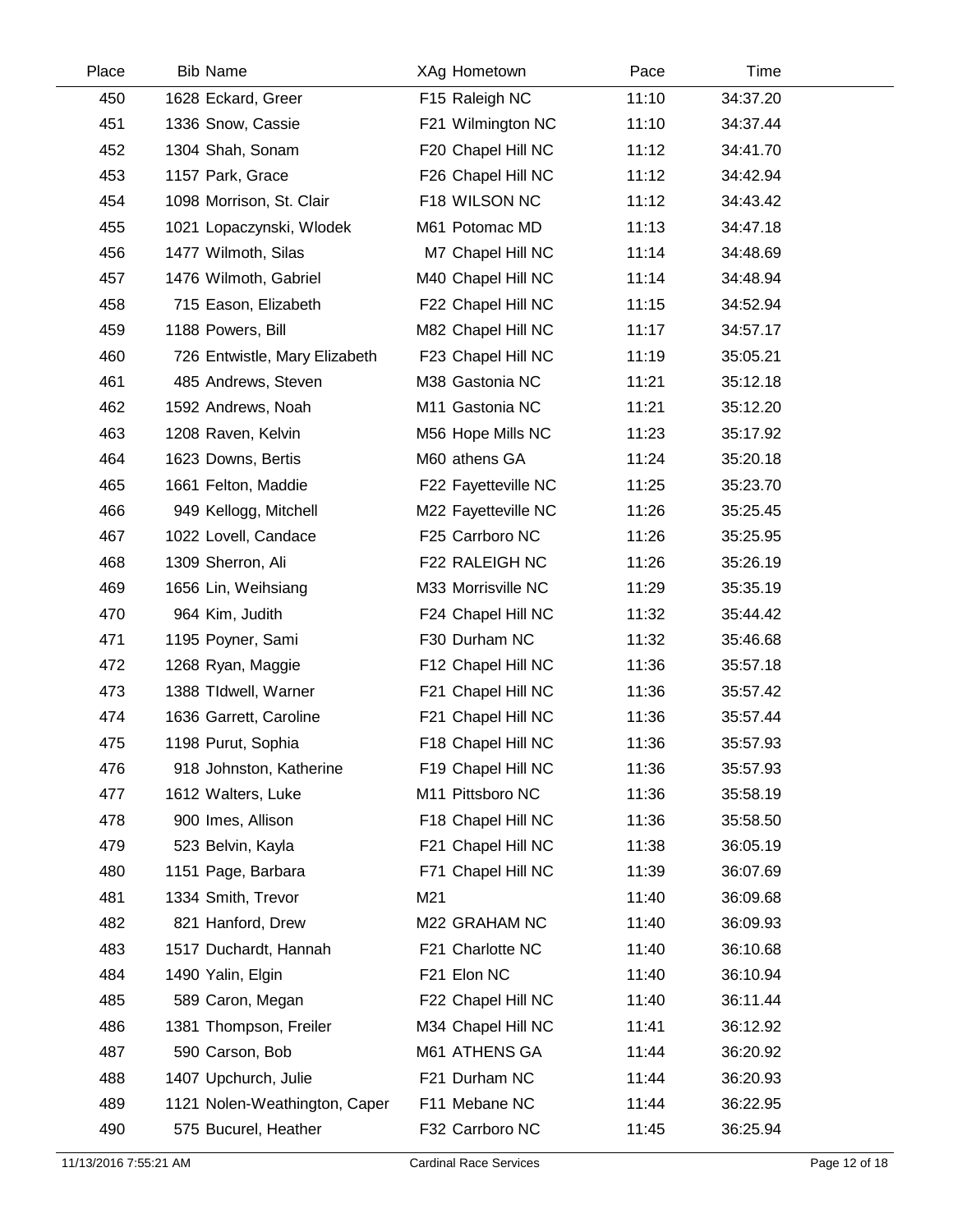| Place | <b>Bib Name</b>           | XAg Hometown         | Pace  | Time     |  |
|-------|---------------------------|----------------------|-------|----------|--|
| 491   | 1482 Wisnewski, Veronica  | F19 Hurdle Mills NC  | 11:47 | 36:30.43 |  |
| 492   | 1270 Ryder, Lucia         | F46 Cary NC          | 11:47 | 36:30.96 |  |
| 493   | 587 Cannity, Jeff         | M27 Chapel Hill NC   | 11:48 | 36:34.42 |  |
| 494   | 853 Hessler, Kaitlyn      | F21 Chapel Hill NC   | 11:48 | 36:35.44 |  |
| 495   | 813 Hall, Nikita          | F22 Durham NC        | 11:54 | 36:52.44 |  |
| 496   | 533 Betze, Alexa          | F24 Raleigh NC       | 11:54 | 36:52.68 |  |
| 497   | 1002 Leo, Jessica         | F39 Raleigh NC       | 11:55 | 36:55.43 |  |
| 498   | 1373 Taylor, Debbie       | F50 Winston Salem NC | 11:55 | 36:55.44 |  |
| 499   | 614 Christian, LaTeesha   | F23 Carrboro NC      | 11:55 | 36:56.19 |  |
| 500   | 1313 Siano, Anthony       | M20 Winston Salem NC | 11:55 | 36:56.21 |  |
| 501   | 966 Kim, Rachel           | F26 DURHAM NC        | 11:58 | 37:06.17 |  |
| 502   | 1470 Williams, Lise       | F63 Chapel Hill NC   | 12:03 | 37:19.95 |  |
| 503   | 1185 Poole, Caroline      | F18 Raleigh NC       | 12:03 | 37:20.18 |  |
| 504   | 860 Hinson, Kathy         | F53 Chapel Hill NC   | 12:04 | 37:25.69 |  |
| 505   | 1015 Liston, Casey        | F62 Carrboro NC      | 12:06 | 37:30.43 |  |
| 506   | 1487 Wortham, Marshall    | M42 Fuquay-Varina NC | 12:07 | 37:34.46 |  |
| 507   | 1049 Mazzocchi, Megan     | F56 Chapel Hill NC   | 12:10 | 37:44.17 |  |
| 508   | 1207 Raven, Erin          | F20 Hope Mills NC    | 12:13 | 37:51.42 |  |
| 509   | 999 Lee, Zachary          | M20 Chapel Hill NC   | 12:16 | 38:02.20 |  |
| 510   | 878 Howell, Catherine     | F21 Chapel Hill NC   | 12:16 | 38:02.67 |  |
| 511   | 724 Eltschlager, John     | M52 Pinehurst NC     | 12:17 | 38:05.42 |  |
| 512   | 871 Horzempa, Maggie      | F19 Chapel Hill NC   | 12:21 | 38:16.42 |  |
| 513   | 1534 Hennessy, Aidan      | M21 Durham NC        | 12:21 | 38:17.18 |  |
| 514   | 1115 Neuffer, John        | M34 Chapel Hill NC   | 12:23 | 38:24.42 |  |
| 515   | 1635 Lawrence, Samuel     | M27 Carrboro NC      | 12:25 | 38:28.18 |  |
| 516   | 1634 Gam, Kaitlyn         | F28 Carrboro NC      | 12:25 | 38:28.93 |  |
| 517   | 484 Andrews, Sherry       | F39 Gastonia NC      | 12:26 | 38:31.93 |  |
| 518   | 763 Frey, Kelli           | F37 Gastonia NC      | 12:26 | 38:32.67 |  |
| 519   | 1374 Taylor, Isabelle     | F18 Chapel Hill NC   | 12:26 | 38:32.93 |  |
| 520   | 1414 Villacres, Christian | M18 Indian Trail NC  | 12:26 | 38:32.93 |  |
| 521   | 716 Eaves, Chris          | M35 Chapel Hill NC   | 12:32 | 38:51.92 |  |
| 522   | 1132 Olshan, Daniel       | M22 Carrboro NC      | 12:41 | 39:18.67 |  |
| 523   | 1307 Shehan, Amy          | F20 Milton GA        | 12:41 | 39:18.67 |  |
| 524   | 1379 Thomas, Essence      | F <sub>23</sub>      | 12:44 | 39:27.68 |  |
| 525   | 1461 Whitener, Rick       | M53 asheboro NC      | 12:46 | 39:35.42 |  |
| 526   | 1552 Lopaczynski, Joanna  | F56 Potomac MD       | 12:48 | 39:41.18 |  |
| 527   | 635 Colpitts, Shirley     | F61 Durham NC        | 12:49 | 39:42.43 |  |
| 528   | 735 Farber, Reid          | M22 Charlotte NC     | 12:51 | 39:51.18 |  |
| 529   | 833 Hartley, Sherri       | F48 Lexington NC     | 12:59 | 40:14.17 |  |
| 530   | 831 Hartley, Nate         | M15 Lexington NC     | 12:59 | 40:14.18 |  |
| 531   | 1134 Ondrish, Lori        | F49 WAKE FOREST N    | 13:03 | 40:25.92 |  |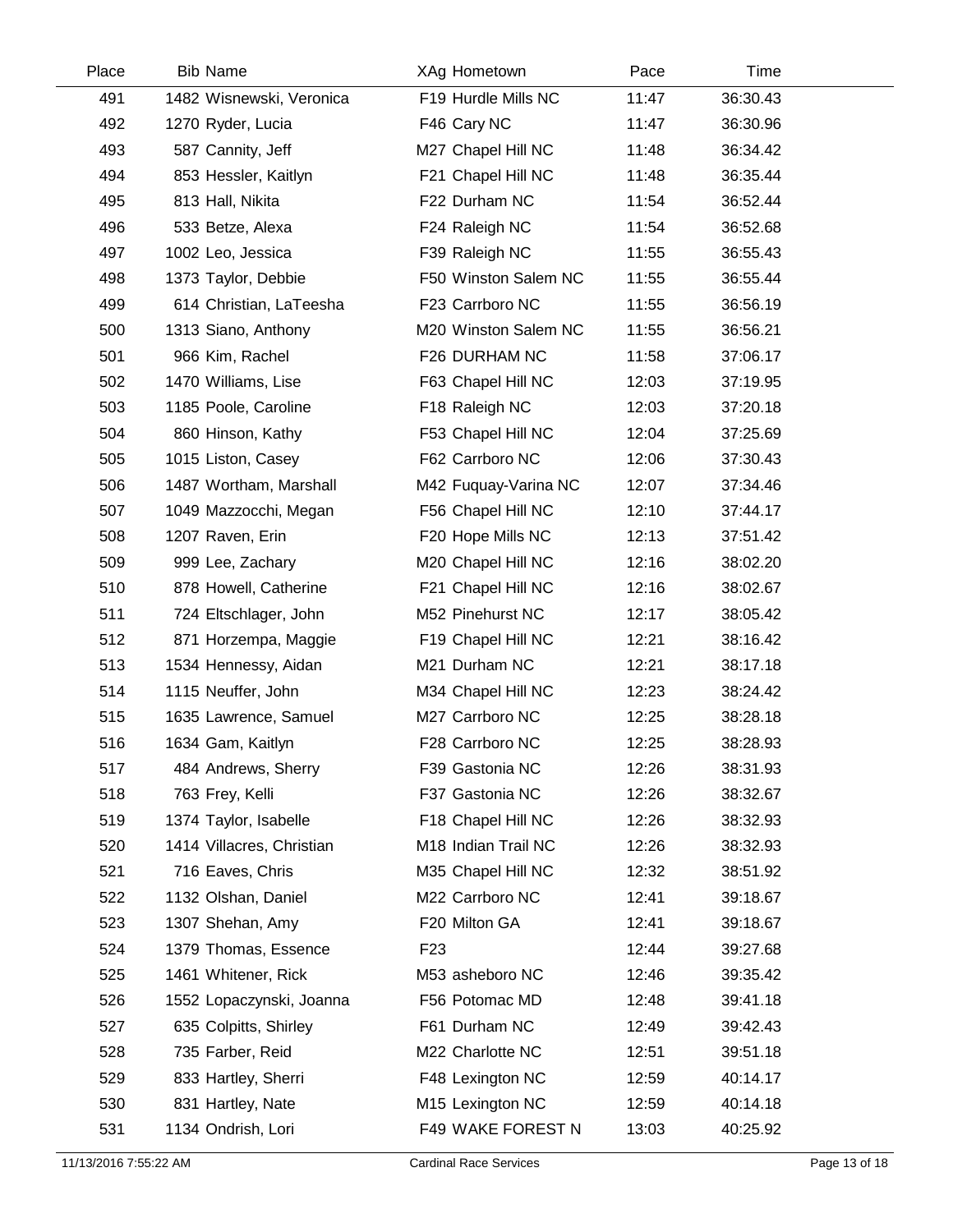| Place | <b>Bib Name</b>           | XAg Hometown        | Pace  | Time     |  |
|-------|---------------------------|---------------------|-------|----------|--|
| 532   | 1642 Holley, Hank         | M12 Arlington VA    | 13:03 | 40:26.17 |  |
| 533   | 994 Lee, Jina             | F25 Cary NC         | 13:09 | 40:45.93 |  |
| 534   | 574 Brown, Toby           | F49 Bellaire TX     | 13:09 | 40:46.92 |  |
| 535   | 572 Brown, Gregg          | M52 Bellaire TX     | 13:09 | 40:46.93 |  |
| 536   | 1614 Williams, Avery      | F20 Chapel Hill NC  | 13:14 | 40:59.92 |  |
| 537   | 943 Kasthuri, Vidya       | F9 Hillsborough NC  | 13:21 | 41:23.93 |  |
| 538   | 1650 Rao, Jyothi          | F43 Hillsborough NC | 13:21 | 41:24.25 |  |
| 539   | 883 Howze, Hope           | F49 Creedmoor NC    | 13:24 | 41:30.93 |  |
| 540   | 1606 Murchison, Kaya      | F6 Charlotte NC     | 13:24 | 41:31.92 |  |
| 541   | 1607 Murchison, Meredith  | F25 RALEIGH NC      | 13:24 | 41:33.69 |  |
| 542   | 1475 Wilmoth, Eileen      | F5 Chapel Hill NC   | 13:25 | 41:36.42 |  |
| 543   | 1426 Walsh, Catherine     | F39 Chapel Hill NC  | 13:26 | 41:37.19 |  |
| 544   | 552 Bourland, Peter       | M26 Chapel Hill NC  | 13:30 | 41:50.18 |  |
| 545   | 553 Bourland, Sarah       | F25 Chapel Hill NC  | 13:30 | 41:51.17 |  |
| 546   | 719 Eckard, Kara          | F47 Raleigh NC      | 13:37 | 42:12.92 |  |
| 547   | 717 Eckard, Afton         | F11 Raleigh NC      | 13:40 | 42:21.42 |  |
| 548   | 1378 Thio, Kara           | F25 CARY NC         | 13:46 | 42:39.42 |  |
| 549   | 1094 Morgan, Beth         | F48 Raleigh NC      | 13:46 | 42:41.42 |  |
| 550   | 991 Lee, Cindy            | F43 Chapel Hill NC  | 13:47 | 42:43.69 |  |
| 551   | 1105 Murphy, Maura        | F54 Chapel Hill NC  | 13:47 | 42:43.69 |  |
| 552   | 632 Coleman, Jim          | M63 Pittsboro NC    | 13:47 | 42:44.94 |  |
| 553   | 631 Coleman, Hadley       | F17 Pittsboro NC    | 13:47 | 42:45.18 |  |
| 554   | 491 Ashley, Rae           | M55 Hope Mills NC   | 13:50 | 42:52.94 |  |
| 555   | 490 Ashley, Claire        | F18 Hope Mills NC   | 13:50 | 42:54.17 |  |
| 556   | 1531 Hatcher, Madeline    | F21 Chapel Hill NC  | 13:54 | 43:03.93 |  |
| 557   | 1556 Mathis, Brittany     | F21 Chapel Hill NC  | 13:54 | 43:04.42 |  |
| 558   | 1275 Sanderford, Victoria | F21 Chapel Hill NC  | 13:54 | 43:04.43 |  |
| 559   | 1417 Walker, Connolly     | F24 Chapel Hill NC  | 14:07 | 43:45.43 |  |
| 560   | 1047 Mayse, Teresa        | F63 Pittsboro NC    | 14:12 | 43:59.68 |  |
| 561   | 1093 Moore, William       | M49 Greensboro NC   | 14:12 | 44:02.67 |  |
| 562   | 1091 Moore, Joshua        | M11 Hillsborough NC | 14:13 | 44:04.18 |  |
| 563   | 1397 Treschl, Gabriel     | M11 Efland NC       | 14:15 | 44:09.67 |  |
| 564   | 857 High, Amanda          | F26 DURHAM NC       | 14:15 | 44:10.42 |  |
| 565   | 1443 Welge, Morgan        | F21 Chapel Hill NC  | 14:23 | 44:33.78 |  |
| 566   | 565 Brennan, Anna         | F19 Chapel Hill NC  | 14:30 | 44:57.28 |  |
| 567   | 1647 Ortiz, Becca         | F19 Chapel Hill NC  | 14:30 | 44:57.53 |  |
| 568   | 1442 Welge, Julie         | F50 Chapel Hill NC  | 14:31 | 44:59.02 |  |
| 569   | 1401 Tricomi, Will        | M41 Hillsborough NC | 14:34 | 45:09.02 |  |
| 570   | 1399 Tricomi, Carter      | M12 Hillsborough NC | 14:34 | 45:09.28 |  |
| 571   | 961 Kim, Hanna            | F20 Chapel Hill NC  | 14:34 | 45:10.03 |  |
| 572   | 886 Huckabee, Sallie      | F50 Hickory NC      | 14:39 | 45:25.27 |  |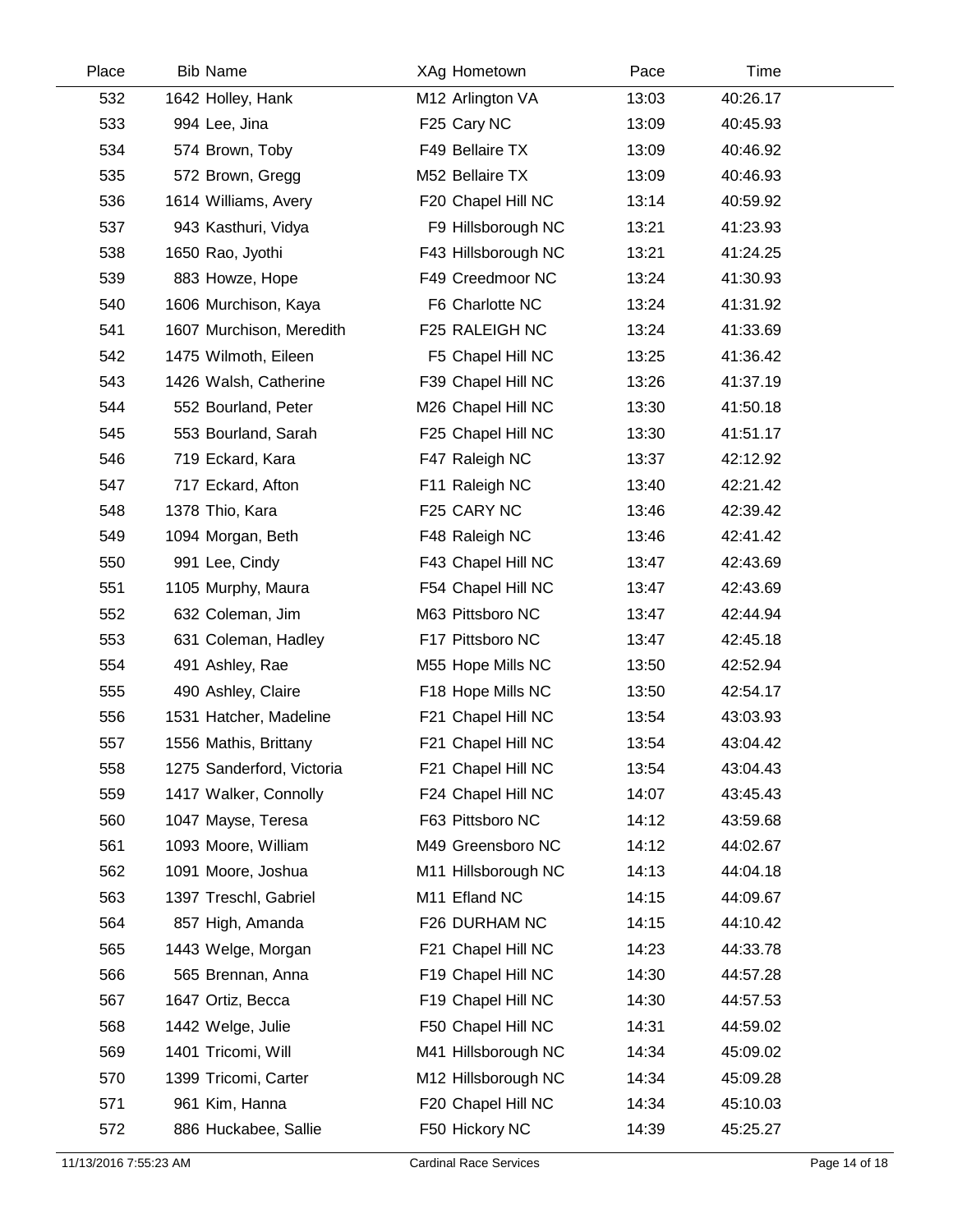| Place | <b>Bib Name</b>            | XAg Hometown           | Pace  | Time     |  |
|-------|----------------------------|------------------------|-------|----------|--|
| 573   | 537 Blackwelder, Catherine | F53 Isle of Palms SC   | 14:39 | 45:26.01 |  |
| 574   | 1038 Marquie, Ashton       | F22 RALEIGH NC         | 15:05 | 46:47.02 |  |
| 575   | 1287 Schlachter, Chris     | F50 Cary NC            | 15:06 | 46:47.26 |  |
| 576   | 1339 Squires, Andrew       | M20 Garner NC          | 15:07 | 46:52.28 |  |
| 577   | 1045 Matthews, Urangoo     | F20 Chapel Hill NC     | 15:08 | 46:53.51 |  |
| 578   | 1298 Scully, Alexis        | F21 greensboro NC      | 15:10 | 47:02.02 |  |
| 579   | 1516 Dixon, Annie Gray     | F21 Chapel Hill NC     | 15:10 | 47:02.50 |  |
| 580   | 1643 HOlley, Heath         | M7 Arlington VA        | 15:19 | 47:29.27 |  |
| 581   | 775 Gay, Elizabeth         | F22 Sanford NC         | 15:20 | 47:32.86 |  |
| 582   | 1024 Lowe, Melissa         | F51 Greensboro NC      | 15:25 | 47:47.52 |  |
| 583   | 933 Jordan, Sheri          | F57 Fayetteville NC    | 15:42 | 48:38.76 |  |
| 584   | 1389 Tirpak, Mary Lou      | F52 Raleigh NC         | 15:42 | 48:39.26 |  |
| 585   | 931 Jordan, Sam            | M23 Fayetteville NC    | 15:42 | 48:40.52 |  |
| 586   | 929 Jordan, Alexa          | F26 Fayetteville NC    | 15:42 | 48:41.04 |  |
| 587   | 711 Dunlop, Heidi          | F45 louisburg NC       | 15:43 | 48:43.01 |  |
| 588   | 1133 Ondrish, Alexis       | F21 WAKE FOREST N      | 15:44 | 48:47.76 |  |
| 589   | 748 Flotron, Sophie        | F <sub>21</sub>        | 15:44 | 48:47.77 |  |
| 590   | 1187 Powers, Ann           | F78 Chapel Hill NC     | 15:53 | 49:15.02 |  |
| 591   | 1259 Rose, Lucy            | F19 Chapel Hill NC     | 16:00 | 49:35.01 |  |
| 592   | 1122 Nolley, Alex          | F18 Washington NC      | 16:00 | 49:35.76 |  |
| 593   | 1610 Pike, Ben             | M19 Chapel Hill NC     | 16:00 | 49:35.77 |  |
| 594   | 1101 Mull, Benjamin        | M16 asheboro NC        | 16:04 | 49:48.54 |  |
| 595   | 880 Howell, Sarah          | F55 North Wilkesboro N | 16:04 | 49:49.01 |  |
| 596   | 1337 Snow, Daphne          | F55 Wilmington NC      | 16:04 | 49:49.04 |  |
| 597   | 968 Kirkman, Collin        | M18 asheboro NC        | 16:04 | 49:49.28 |  |
| 598   | 867 Homer, Sierra          | F21 Chapel Hill NC     | 16:05 | 49:50.02 |  |
| 599   | 1114 Nelson, Fiona         | F21 Chapel Hill NC     | 16:05 | 49:50.76 |  |
| 600   | 1535 Homer, Trish          | F57 naples ME          | 16:05 | 49:52.26 |  |
| 601   | 1112 Nelson, Atsuko        | F56 Chapel Hill NC     | 16:14 | 50:18.03 |  |
| 602   | 799 Gray, Bethany          | F33 Durham NC          | 16:15 | 50:21.80 |  |
| 603   | 951 Kelly, Linsley         | F31 Durham NC          | 16:15 | 50:22.53 |  |
| 604   | 1436 Weagraff, Abigail     | F26 Raleigh NC         | 16:15 | 50:23.00 |  |
| 605   | 986 Lancaster, Mitchell    | M27 Raleigh NC         | 16:15 | 50:23.02 |  |
| 606   | 1113 Nelson, Christopher   | M55 Chapel Hill NC     | 16:16 | 50:24.77 |  |
| 607   | 1601 Hobson, Edwin         | M64 Chapel Hill NC     | 16:18 | 50:31.02 |  |
| 608   | 1243 Ritter, Alaina        | F23 Tarboro NC         | 16:23 | 50:48.27 |  |
| 609   | 1126 Oakley, Elizabeth     | F23 Durham NC          | 16:23 | 50:48.28 |  |
| 610   | 1342 Stanford, Lyda        | F58 Hillsborough NC    | 16:28 | 51:01.25 |  |
| 611   | 935 Jordan, Zane           | M23 Fayetteville NC    | 16:37 | 51:30.76 |  |
| 612   | 934 Jordan, Stuart         | M58 Fayetteville NC    | 16:38 | 51:32.27 |  |
| 613   | 644 Corcoran, Mary         | F20 Chapel Hill NC     | 16:44 | 51:51.76 |  |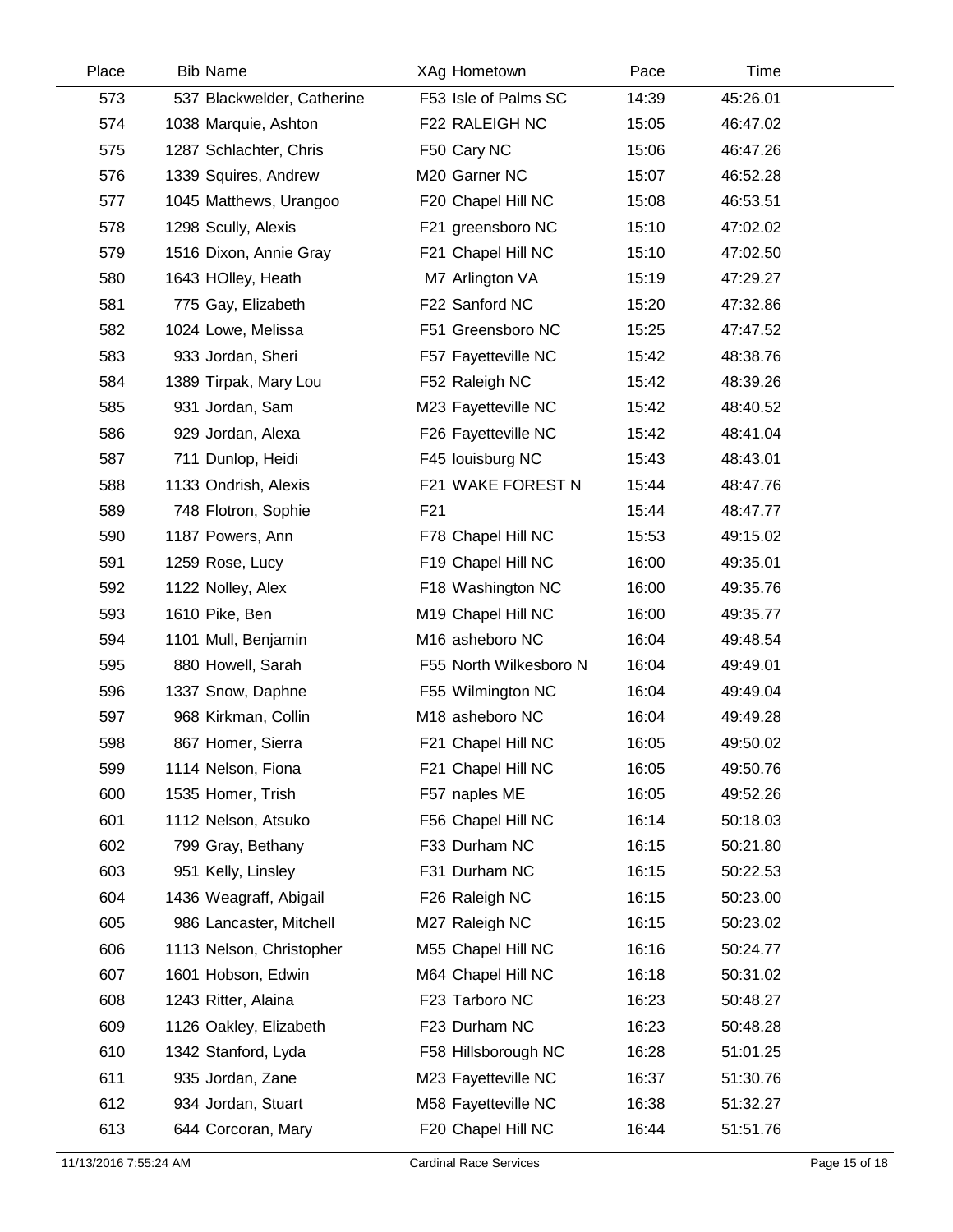| Place | <b>Bib Name</b>         | XAg Hometown         | Pace  | Time     |  |
|-------|-------------------------|----------------------|-------|----------|--|
| 614   | 1360 Stroud, Brian      | M20 Chapel Hill NC   | 16:44 | 51:52.01 |  |
| 615   | 1025 Lowe, Sarah        | F18 Greensboro NC    | 16:45 | 51:55.52 |  |
| 616   | 497 Bachar, Sarabeth    | F <sub>18</sub>      | 16:45 | 51:56.51 |  |
| 617   | 796 Graman, Saundra     | F55 Chapel Hill NC   | 16:48 | 52:03.53 |  |
| 618   | 794 Graman, Heather     | F22 Chapel Hill NC   | 16:48 | 52:03.76 |  |
| 619   | 1396 Trainor, Patti     | F51 WAKE FOREST N    | 16:48 | 52:04.00 |  |
| 620   | 1210 Ray, Brenda        | F57 Durham NC        | 16:48 | 52:04.01 |  |
| 621   | 697 Dorfman, Fred       | M22 Winston-Salem NC | 16:48 | 52:04.15 |  |
| 622   | 489 Arslan, Anna        | F18 Chapel Hill NC   | 16:49 | 52:07.03 |  |
| 623   | 510 Barnett, Carleigh   | F21 Chapel Hill NC   | 16:49 | 52:07.51 |  |
| 624   | 509 Barnett, Alex       | M27 Chapel Hill NC   | 16:49 | 52:07.51 |  |
| 625   | 511 Barnett, Karen      | F59 Chapel Hill NC   | 16:49 | 52:07.52 |  |
| 626   | 513 Barnett, Wayne      | M60 Chapel Hill NC   | 16:49 | 52:07.53 |  |
| 627   | 1280 Sawicki, Elizabeth | F12 Waxhaw NC        | 17:03 | 52:49.78 |  |
| 628   | 843 Hayes, Kelsey       | F20 stanley NC       | 17:11 | 53:14.78 |  |
| 629   | 637 Cook, Bailey        | M20                  | 17:11 | 53:16.54 |  |
| 630   | 1655 Britton, Ruthie    | F20 Winston-Salem NC | 17:12 | 53:18.03 |  |
| 631   | 660 Damgard, Lily       | F20 Chapel Hill NC   | 17:12 | 53:19.26 |  |
| 632   | 569 Broughton, Mary Ann | F20 Chapel Hill NC   | 17:12 | 53:19.26 |  |
| 633   | 873 Hotelling, Rebekah  | F50 Cary NC          | 17:14 | 53:24.52 |  |
| 634   | 837 Hawk, Alicia        | F <sub>50</sub>      | 17:14 | 53:24.52 |  |
| 635   | 471 Almond, Emily       | F21 Mooresville NC   | 17:14 | 53:24.71 |  |
| 636   | 1542 Kamin, Katherine   | F21 Matthews NC      | 17:14 | 53:25.53 |  |
| 637   | 1428 Walters, Julia     | F22 Arlington VA     | 17:14 | 53:26.03 |  |
| 638   | 1570 Pellerin, Carly    | F22 Chapel Hill NC   | 17:14 | 53:26.04 |  |
| 639   | 1544 Kamin, Susan       | F53 Matthews NC      | 17:14 | 53:26.04 |  |
| 640   | 1526 Ford, Louise       | F80 Matthews NC      | 17:14 | 53:26.51 |  |
| 641   | 744 Fleming, Kate       | F21 Smithfield NC    | 17:14 | 53:26.76 |  |
| 642   | 1142 Orlan, Margie      | F55 Chapel Hill NC   | 17:15 | 53:28.27 |  |
| 643   | 1141 Orlan, Kaylie      | F26 Chapel Hill NC   | 17:19 | 53:42.01 |  |
| 644   | 1630 MacMillan, Tad     | M57 athens GA        | 17:20 | 53:44.76 |  |
| 645   | 1631 MacMillan, Dory    | F22 Chapel Hill NC   | 17:20 | 53:44.76 |  |
| 646   | 549 Bonner, Katherine   | F21 Clayton NC       | 17:22 | 53:48.72 |  |
| 647   | 895 Huss, Elizabeth     | F22 Raleigh NC       | 17:22 | 53:48.78 |  |
| 648   | 1153 Palad, Heidi       | F31 athens GA        | 17:30 | 54:15.76 |  |
| 649   | 1459 Whitener, Beth     | F51 asheboro NC      | 17:30 | 54:16.51 |  |
| 650   | 1110 Neal, Elizabeth    | F22 Cary NC          | 17:33 | 54:23.03 |  |
| 651   | 602 Chao, Sam           | M20 Cary NC          | 17:33 | 54:23.55 |  |
| 652   | 930 Jordan, Ben         | M27 Fayetteville NC  | 17:33 | 54:24.77 |  |
| 653   | 932 Jordan, Sarah       | F60 Gastonia NC      | 17:33 | 54:25.27 |  |
| 654   | 1466 Wilk, Amy          | F40 winston-salem NC | 17:36 | 54:33.33 |  |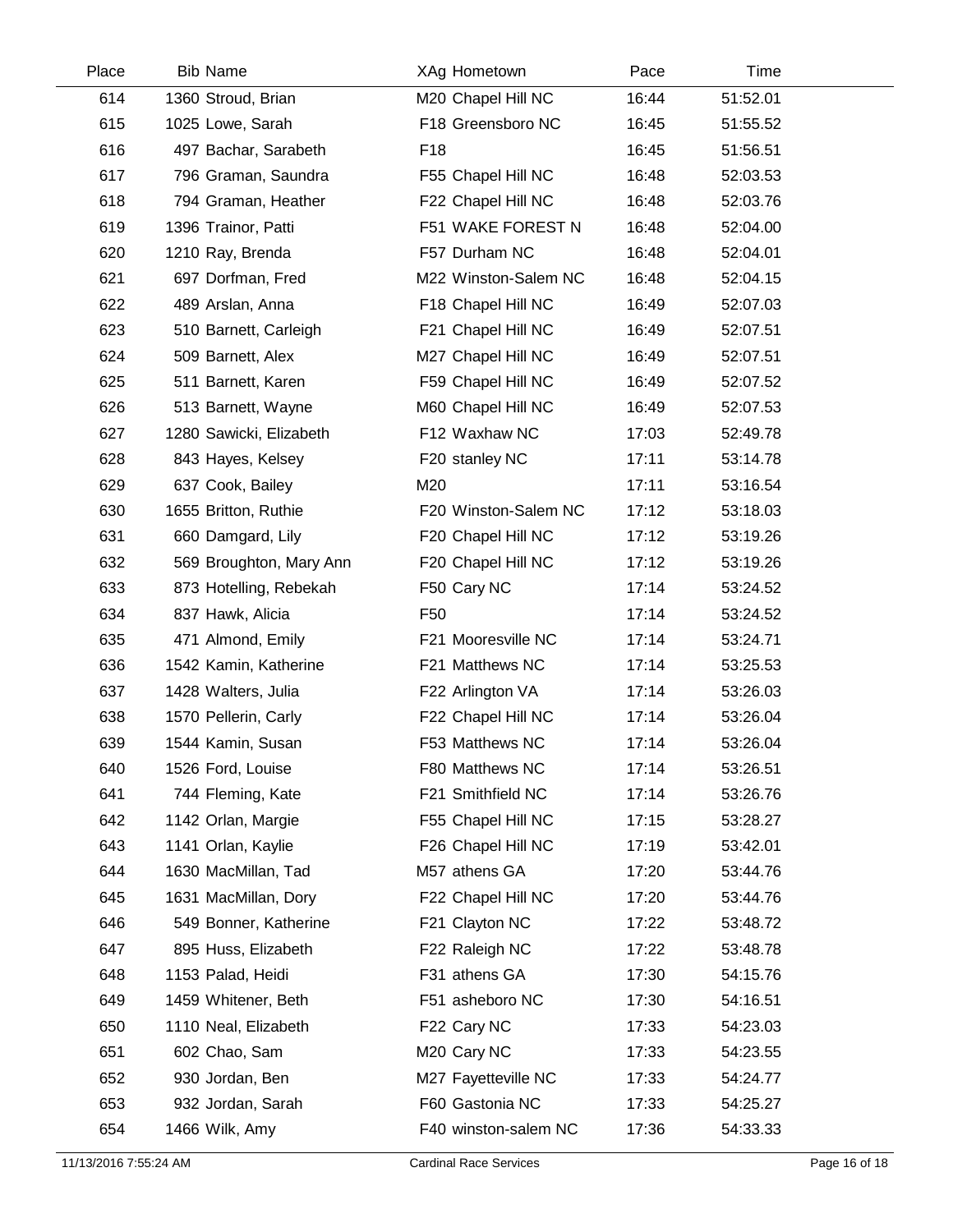| Place | <b>Bib Name</b>           | XAg Hometown         | Pace  | Time     |  |
|-------|---------------------------|----------------------|-------|----------|--|
| 655   | 1162 Parker, Jackson      | M25 Raleigh NC       | 17:36 | 54:33.35 |  |
| 656   | 1587 Wayson, Jennifer     | F50 Durham NC        | 17:38 | 54:38.52 |  |
| 657   | 1375 Taylor, Katie        | F18 Chapel Hill NC   | 17:50 | 55:16.04 |  |
| 658   | 899 Idichandy, Leah       | F18 Chapel Hill NC   | 17:51 | 55:21.01 |  |
| 659   | 672 Decker, Courtney      | F18 Greensboro NC    | 17:52 | 55:22.04 |  |
| 660   | 865 Holbrook, Clint       | M21 Morehead City NC | 17:52 | 55:22.29 |  |
| 661   | 1312 Shurtleff, Kate      | F18 Chapel Hill NC   | 17:52 | 55:22.78 |  |
| 662   | 1205 Rademaker, Melissa   | F18 Chapel Hill NC   | 17:52 | 55:23.01 |  |
| 663   | 1394 Trainor, Eoin        | M17 WAKE FOREST N    | 18:07 | 56:10.76 |  |
| 664   | 838 Hawk, Coley           | F <sub>17</sub>      | 18:10 | 56:17.52 |  |
| 665   | 839 Hawk, Matthew         | M54                  | 18:10 | 56:18.76 |  |
| 666   | 963 Kim, Jonathan         | M24 Chapel Hill NC   | 18:14 | 56:31.75 |  |
| 667   | 998 Lee, Sonia            | F22 Durham NC        | 18:20 | 56:49.76 |  |
| 668   | 1159 Park, Joan           | F25 Chapel Hill NC   | 18:20 | 56:50.02 |  |
| 669   | 1413 Vigil, Rose          | F17                  | 18:25 | 57:04.76 |  |
| 670   | 969 Klaver, Brianna       | F18 Chapel Hill NC   | 18:25 | 57:05.26 |  |
| 671   | 1589 Dedo, Shelby         | F <sub>21</sub>      | 18:33 | 57:29.76 |  |
| 672   | 1590 Gallant, Caitlin     | F <sub>20</sub>      | 18:36 | 57:39.02 |  |
| 673   | 979 Kronstedt, Brielle    | F20 Chapel Hill NC   | 18:37 | 57:42.02 |  |
| 674   | 1358 Stone, Jodi          | F21 Chapel Hill NC   | 18:37 | 57:43.02 |  |
| 675   | 1429 Walters, Mackenzie   | F14 Pittsboro NC     | 18:40 | 57:50.49 |  |
| 676   | 793 Graham, Caleb         | M18 Chapel Hill NC   | 18:40 | 57:52.85 |  |
| 677   | 678 Del Vecchio, Henry    | M63 Charlotte NC     | 18:42 | 57:57.52 |  |
| 678   | 1435 Warren, Olivia       | F20 Raleigh NC       | 18:42 | 57:58.76 |  |
| 679   | 1404 Tucker, Chloe        | F20 ROLESVILLE NC    | 18:42 | 57:59.53 |  |
| 680   | 677 Del Vecchio, Ann      | F58 Charlotte NC     | 18:43 | 58:01.78 |  |
| 681   | 770 Funes, Kevin          | M29 Durham NC        | 18:46 | 58:11.77 |  |
| 682   | 1271 Salazar, Claudia     | F35 Chapel Hill NC   | 18:47 | 58:12.26 |  |
| 683   | 1279 Sawicki, David       | M39 Waxhaw NC        | 18:52 | 58:29.76 |  |
| 684   | 1102 Mull, Danny          | M47 asheboro NC      | 18:53 | 58:32.01 |  |
| 685   | 1613 Walters, Mayson      | F8 Pittsboro NC      | 18:53 | 58:33.77 |  |
| 686   | 1306 Sharpe, Lindsey      | F30 Siler City NC    | 18:55 | 58:38.10 |  |
| 687   | 592 Casey, Lauren         | F20 Chapel Hill NC   | 18:58 | 58:46.52 |  |
| 688   | 792 Gora Combs, Katherine | F19 Cary NC          | 18:58 | 58:47.51 |  |
| 689   | 582 Burton, Amy           | F19 Chapel Hill NC   | 19:01 | 58:57.51 |  |
| 690   | 1348 Steininger, Kirsten  | F19 Chapel Hill NC   | 19:01 | 58:58.29 |  |
| 691   | 887 Huckel, Olivia        | F18 Raleigh NC       | 19:05 | 59:10.77 |  |
| 692   | 518 Bass, Maddie          | F18 Elon NC          | 19:05 | 59:11.00 |  |
| 693   | 671 Debnam-O'Dea, Rachael | F29 Durham NC        | 19:09 | 59:22.78 |  |
| 694   | 1580 Throneburg, Mollie   | F30 Durham NC        | 19:10 | 59:24.29 |  |
| 695   | 1457 Whitaker, Becky      | F29 Sanford NC       | 19:10 | 59:24.51 |  |